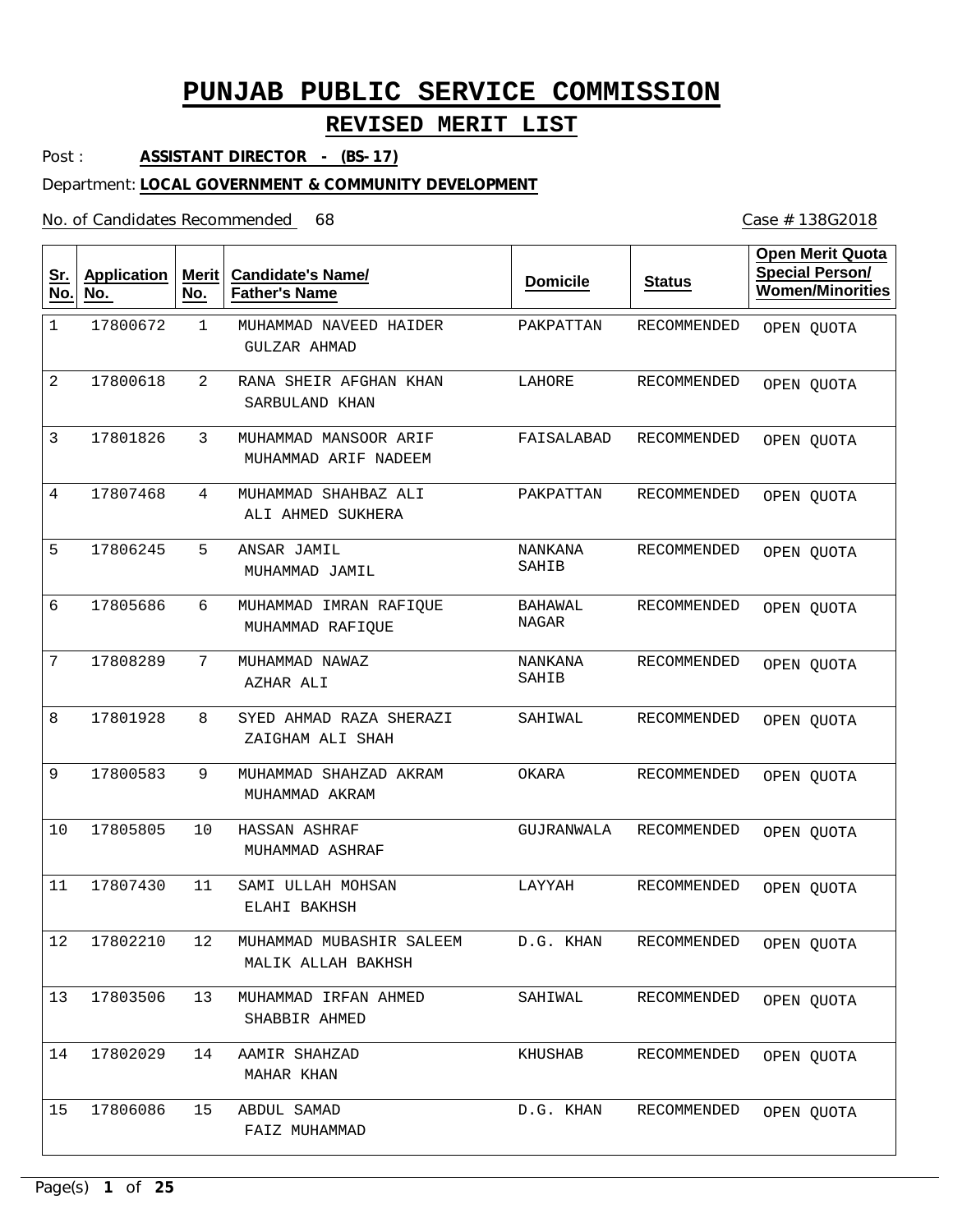## **REVISED MERIT LIST**

Post : **ASSISTANT DIRECTOR - (BS-17)**

#### Department: **LOCAL GOVERNMENT & COMMUNITY DEVELOPMENT**

#### No. of Candidates Recommended

| <u>Sr.</u><br>No. | <b>Application</b><br>No. | Merit<br>No. | <b>Candidate's Name/</b><br><b>Father's Name</b> | <b>Domicile</b>         | <b>Status</b> | <b>Open Merit Quota</b><br><b>Special Person/</b><br><b>Women/Minorities</b> |
|-------------------|---------------------------|--------------|--------------------------------------------------|-------------------------|---------------|------------------------------------------------------------------------------|
| 16                | 17806518                  | 16           | MUHAMMAD AHSAN SHAHZAD<br>MUHAMMAD AZAM          | HAFIZABAD               | RECOMMENDED   | OPEN QUOTA                                                                   |
| 17                | 17803687                  | 17           | MOHSIN RAZA<br>ALI BAHADUR                       | M.B. Din                | RECOMMENDED   | OPEN QUOTA                                                                   |
| 18                | 17804951                  | 18           | M. AMEER SULTAN<br>UMAR DARAZ<br>TEHSEEN         | SARGODHA                | RECOMMENDED   | OPEN QUOTA                                                                   |
| 19                | 17808726                  | 19           | RASHID TASHFEEN SAFI<br>MUSHTAQ AHMAD SAFI       | BAHAWAL<br><b>NAGAR</b> | RECOMMENDED   | OPEN QUOTA                                                                   |
| 20                | 17806080                  | 20           | MUHAMMAD UMER<br><b>BASHIR AHMAD</b>             | OKARA                   | RECOMMENDED   | OPEN QUOTA                                                                   |
| 21                | 17806623                  | 21           | HASSAAN JAVED RANA<br>CH.OAISAR SALEEM KHAN      | GUJRANWALA              | RECOMMENDED   | OPEN QUOTA                                                                   |
| 22                | 17802260                  | 22           | WASIM ABBAS KHAN<br>MUHAMMAD ASLAM KHAN          | BHAKKAR                 | RECOMMENDED   | OPEN QUOTA                                                                   |
| 23                | 17808577                  | 23           | AHMAR WAHEED SADIQ<br>MIAN MUHAMMAD SADIQ        | SARGODHA                | RECOMMENDED   | OPEN QUOTA                                                                   |
| 24                | 17804035                  | 24           | MUHAMMAD SHAHID ALI<br>MAHR AFTAB AHMAD          | M. GARH                 | RECOMMENDED   | OPEN QUOTA                                                                   |
| 25                | 17800063                  | 25           | MUHAMMAD SALEEM<br>MUHAMMAD GHULAM YASEEN        | PAKPATTAN               | RECOMMENDED   | OPEN QUOTA                                                                   |
| 26                | 17802015                  | 26           | <b>GHULAM ABBAS</b><br>MUHAMMAD HAYAT            | SARGODHA                | RECOMMENDED   | OPEN QUOTA                                                                   |
| 27                | 17800774                  | 27           | UMAR AMJAD<br>AMJAD ALI                          | SIALKOT                 | RECOMMENDED   | OPEN QUOTA                                                                   |
| 28                | 17803665                  | 28           | ZULOARNAIN HAIDER<br>MUHAMMAD ISMAIL             | D.G. KHAN               | RECOMMENDED   | OPEN QUOTA                                                                   |
| 29                | 17806014                  | 29           | FAISAL RAFIQUE<br>MUHAMMAD RAFIQUE               | KASUR                   | RECOMMENDED   | OPEN OUOTA                                                                   |
| 30                | 17806961                  | 30           | MUHAMMAD ADNAN ZAFAR<br>ZAFAR IQBAL              | M.B. Din                | RECOMMENDED   | OPEN QUOTA                                                                   |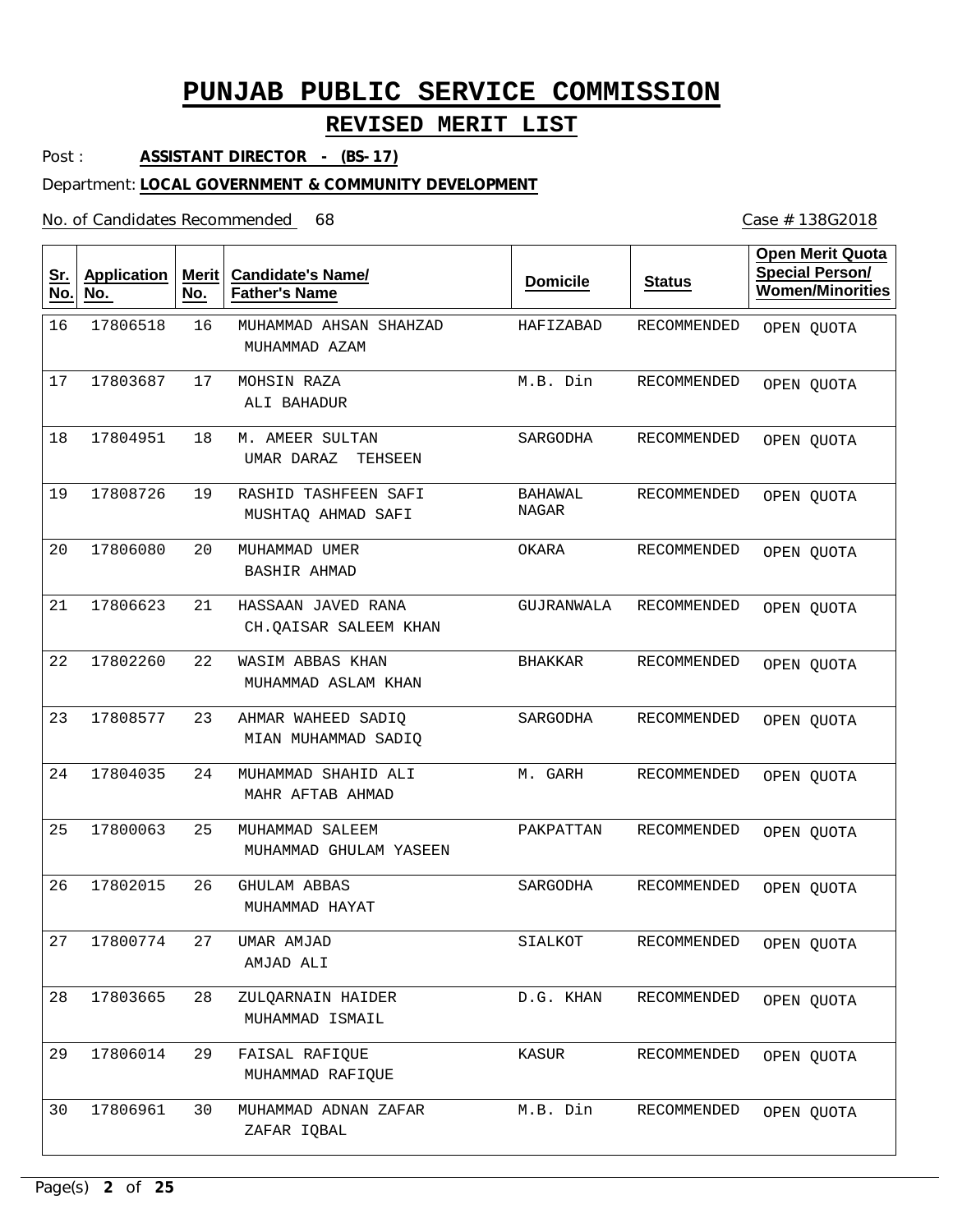## **REVISED MERIT LIST**

Post : **ASSISTANT DIRECTOR - (BS-17)**

#### Department: **LOCAL GOVERNMENT & COMMUNITY DEVELOPMENT**

No. of Candidates Recommended

| <u>Sr.</u><br>No. | <b>Application</b><br>No. | <b>Merit</b><br>No. | <b>Candidate's Name/</b><br><b>Father's Name</b>  | <b>Domicile</b>         | <b>Status</b>      | <b>Open Merit Quota</b><br><b>Special Person/</b><br><b>Women/Minorities</b> |
|-------------------|---------------------------|---------------------|---------------------------------------------------|-------------------------|--------------------|------------------------------------------------------------------------------|
| 31                | 17801811                  | 31                  | KHAWAJA HASAN TABASSUM<br>ALLAH DITTA             | NANKANA<br>SAHIB        | RECOMMENDED        | OPEN QUOTA                                                                   |
| 32                | 17808686                  | 32                  | SHAHID IQBAL<br>MUHAMMAD IQBAL                    | KHANEWAL                | RECOMMENDED        | OPEN QUOTA                                                                   |
| 33                | 17805684                  | 33                  | MUHAMMAD ASIM<br>NAZIR AHMAD                      | OKARA                   | RECOMMENDED        | OPEN QUOTA                                                                   |
| 34                | 17801052                  | 34                  | MEHR ATIF SHAHZAD<br>MEHR LIAQAT ALI              | CHINIOT                 | RECOMMENDED        | OPEN QUOTA                                                                   |
| 35                | 17805490                  | 35                  | AZHAR HUSSAIN<br>MALIK MUHAMMAD YAR               | RAJANPUR                | <b>RECOMMENDED</b> | OPEN QUOTA                                                                   |
| 36                | 17801570                  | 36                  | MUHAMMAD AHMAD ZAFAR<br>MUHAMMAD ZAFAR ULLAH KHAN | D.G. KHAN               | <b>RECOMMENDED</b> | OPEN QUOTA                                                                   |
| 37                | 17802018                  | 37                  | MUHAMMAD MASOOD<br>MUHAMMAD ASLAM                 | HAFIZABAD               | <b>RECOMMENDED</b> | OPEN QUOTA                                                                   |
| 38                | 17807291                  | 38                  | MUAZZAM ALI<br>MUHAMMAD SABIR                     | GUJRANWALA              | <b>RECOMMENDED</b> | OPEN QUOTA                                                                   |
| 39                | 17800920                  | 39                  | IMTIAZ AHMAD<br>ZULFIQAR KHAN                     | <b>JHANG</b>            | RECOMMENDED        | OPEN QUOTA                                                                   |
| 40                | 17805205                  | 40                  | ZAHEER AHMAD<br>MUHAMMAD AHMAD                    | PAKPATTAN               | <b>RECOMMENDED</b> | OPEN QUOTA                                                                   |
| 41                | 17804037                  | 41                  | USMAN KHAN<br>AHMAD ALI                           | FAISALABAD              | <b>RECOMMENDED</b> | OPEN QUOTA                                                                   |
| 42                | 17801067                  | 42                  | MUHAMMAD IJAZ<br>MUMTAZ AHMED                     | <b>BAHAWAL</b><br>NAGAR | RECOMMENDED        | OPEN QUOTA                                                                   |
| 43                | 17807130                  | 43                  | <b>QAISAR BILAL</b><br>LIAQAT ALI                 | SARGODHA                | RECOMMENDED        | OPEN QUOTA                                                                   |
| 44                | 17804895                  | 44                  | MUHAMMAD TOUSEEF<br>MAQSOOD AHMAD ANJUM           | FAISALABAD              | RECOMMENDED        | OPEN QUOTA                                                                   |
| 45                | 17800395                  | 45                  | MUHAMMAD BASIT<br>MAQSOOD AHMAD                   | CHINIOT                 | RECOMMENDED        | OPEN QUOTA                                                                   |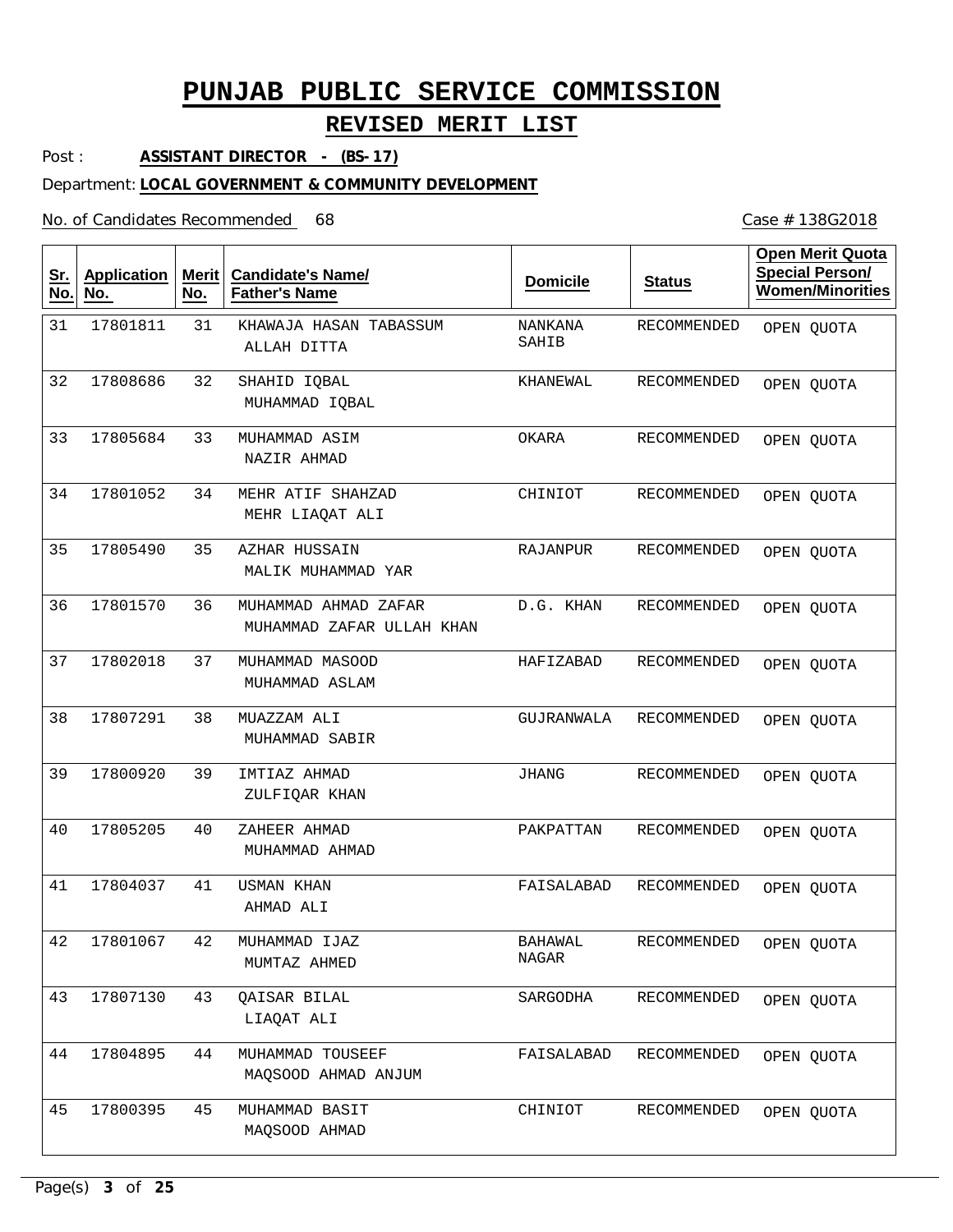## **REVISED MERIT LIST**

Post : **ASSISTANT DIRECTOR - (BS-17)**

#### Department: **LOCAL GOVERNMENT & COMMUNITY DEVELOPMENT**

#### No. of Candidates Recommended

| <u>Sr.</u><br>No. | <b>Application</b><br>No. | Merit $ $<br>No. | <b>Candidate's Name/</b><br><b>Father's Name</b>                  | <b>Domicile</b> | <b>Status</b>      | <b>Open Merit Quota</b><br><b>Special Person/</b><br><b>Women/Minorities</b> |
|-------------------|---------------------------|------------------|-------------------------------------------------------------------|-----------------|--------------------|------------------------------------------------------------------------------|
| 46                | 17807362                  | 46               | MUHAMMAD SHAHID IQBAL<br>JAM MUHAMMAD IQBAL                       | M. GARH         | <b>RECOMMENDED</b> | OPEN QUOTA                                                                   |
| 47                | 17801248                  | 47               | ZAFAR ABBAS<br>MUHAMMAD MUMTAZ                                    | CHINIOT         | RECOMMENDED        | OPEN QUOTA                                                                   |
| 48                | 17808179                  | 52               | ZOHAIB ABBAS (Selected agains KASUR<br>MIAN MUHAMMAD SHARIF       |                 | RECOMMENDED        | SPECIAL<br>PERSON QUOTA                                                      |
| 49                | 17800698                  | 53               | ASIM HUSSAIN (Selected agains KHANEWAL<br>KAZIM HUSSAIN           |                 | RECOMMENDED        | SPECIAL ZONE<br><b>QUOTA</b>                                                 |
| 50                | 17805786                  | 57               | RAIS ISHFAQ AHMAD (Selected & R.Y. KHAN<br>RAIS MUKHTAR AHMAD     |                 | RECOMMENDED        | SPECIAL ZONE<br><b>QUOTA</b>                                                 |
| 51                | 17803566                  | 65               | MUHAMMAD RIZWAN (Selected ag& BAHAWALPUR<br>MUHAMMAD FAKHAR ULLAH |                 | RECOMMENDED        | SPECIAL ZONE<br><b>QUOTA</b>                                                 |
| 52                | 17801755                  | 66               | MUHAMMAD FIAZ KHAN KHERA (Sel MULTAN<br>MUHAMMAD NAWAZ            |                 | RECOMMENDED        | SPECIAL ZONE<br><b>QUOTA</b>                                                 |
| 53                | 17808915                  | 68               | ALTAF HUSSAIN (Selected agair BHAKKAR<br>MUHAMMAD HUSSAIN         |                 | RECOMMENDED        | SPECIAL ZONE<br>QUOTA                                                        |
| 54                | 17806759                  | 69               | RIZWAN ARSHAD (Selected agair BAHAWAL<br>MUHAMMAD ARSHAD          | <b>NAGAR</b>    | RECOMMENDED        | SPECIAL ZONE<br>QUOTA                                                        |
| 55                | 17806249                  | 72               | GHAYAS AHMAD (Selected agains JHANG<br>MUHAMMAD RIAZ              |                 | RECOMMENDED        | SPECIAL<br>PERSON QUOTA                                                      |
| 56                | 17800547                  | 75               | TAHSEEN AHMAD (Selected agair BAHAWAL<br>MUHAMMAD RAFIQUE         | NAGAR           | RECOMMENDED        | SPECIAL ZONE<br>QUOTA                                                        |
| 57                | 17802261                  | 76               | MUHAMMAD WAQAS (Selected agai R.Y. KHAN<br><b>BAOIR HUSSAIN</b>   |                 | <b>RECOMMENDED</b> | SPECIAL ZONE<br>QUOTA                                                        |
| 58                | 17804204                  | 77               | QASIM ALI (Selected against { KHANEWAL<br>MUHAMMAD TAHIR          |                 | RECOMMENDED        | SPECIAL ZONE<br>QUOTA                                                        |
| 59                | 17806074                  | 78               | MANSOOR HUSSAIN (Selected aga M.B. Din<br>NAZIR AHMAD             |                 | RECOMMENDED        | SPECIAL<br>PERSON QUOTA                                                      |
| 60                | 17805364                  | 79               | WASSIM ABBAS (Selected agains BHAKKAR<br>MALIK MUHAMMAD AKHTAR    |                 | RECOMMENDED        | SPECIAL ZONE<br>QUOTA                                                        |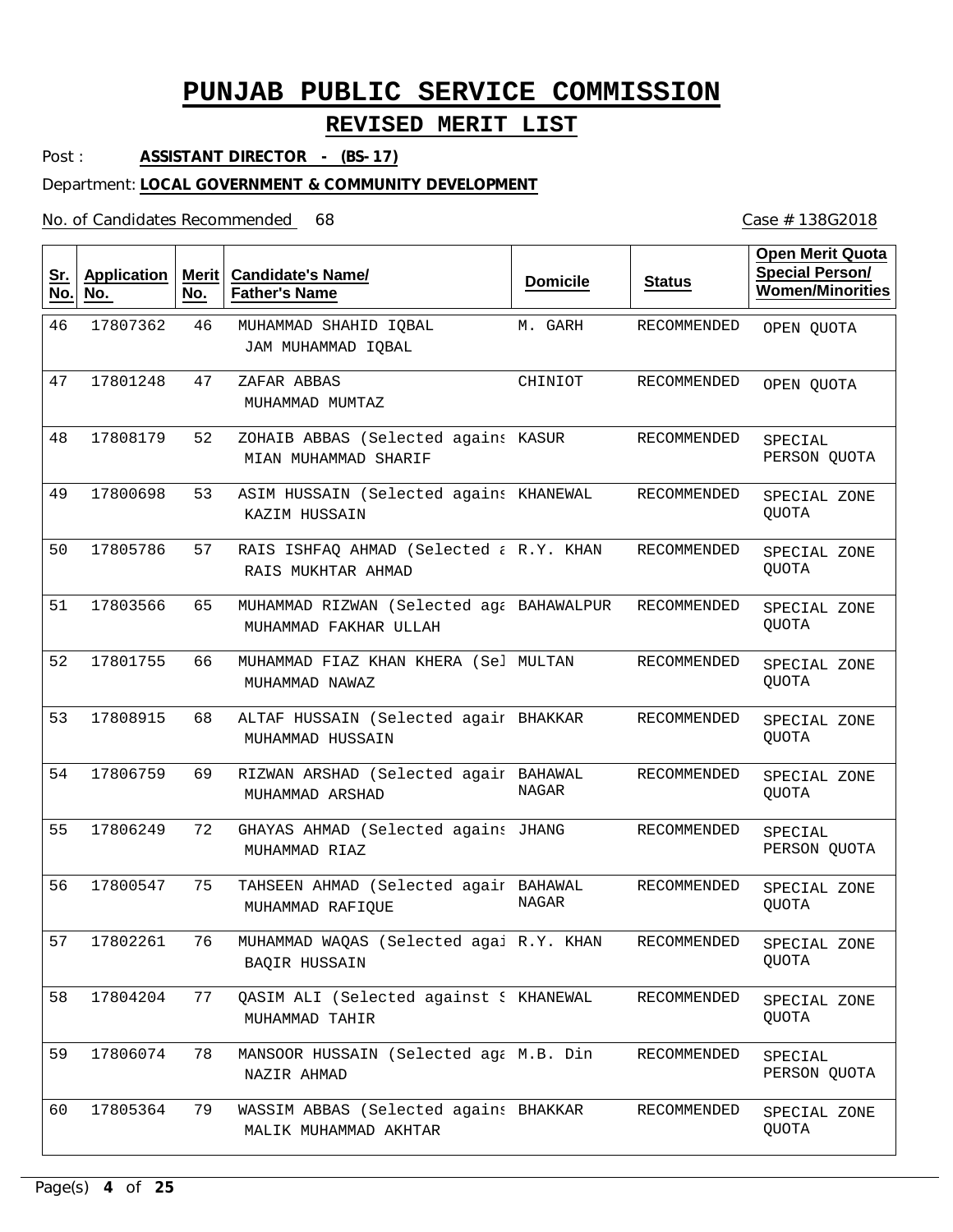## **REVISED MERIT LIST**

Post : **ASSISTANT DIRECTOR - (BS-17)**

#### Department: **LOCAL GOVERNMENT & COMMUNITY DEVELOPMENT**

### No. of Candidates Recommended

| <u>Sr.</u><br>No. | <b>Application</b><br>No. | <b>Merit</b><br>No. | <b>Candidate's Name/</b><br><b>Father's Name</b>                     | <b>Domicile</b> | <b>Status</b>      | Open Merit Quota<br><b>Special Person/</b><br><b>Women/Minorities</b> |
|-------------------|---------------------------|---------------------|----------------------------------------------------------------------|-----------------|--------------------|-----------------------------------------------------------------------|
| 61                | 17800343                  | 82                  | MUHAMMAD SANA ULLAH (Selected BHAKKAR<br>NAIK MUHAMMAD               |                 | RECOMMENDED        | SPECIAL ZONE<br><b>OUOTA</b>                                          |
| 62                | 17800531                  | 84                  | ABDUL GHAFOOR (Selected agair M. GARH<br>MUHAMMAD RAMZAN             |                 | RECOMMENDED        | SPECIAL ZONE<br><b>OUOTA</b>                                          |
| 63                | 17806283                  | 85                  | MUHAMMAD BILAL (Selected agai MULTAN<br>MANZOOR HUSSAIN              |                 | RECOMMENDED        | SPECIAL ZONE<br><b>OUOTA</b>                                          |
| 64                | 17800189                  | 87                  | MUHAMMAD ASAD (Selected agair HAFIZABAD<br>MUHAMMAD BASHIR           |                 | <b>RECOMMENDED</b> | SPECIAL<br>PERSON QUOTA                                               |
| 65                | 17803724                  | 89                  | MUHAMMAD ASIF NAWAZ (Selected M. GARH<br>RAB NAWAZ KHAN              |                 | <b>RECOMMENDED</b> | SPECIAL ZONE<br>QUOTA                                                 |
| 66                | 17800346                  | 137                 | HASHIM ALI (Selected against<br>ZUBAIR AHMAD                         | LAHORE          | <b>RECOMMENDED</b> | MINORITY<br><b>OUOTA</b>                                              |
| 67                | 17802288                  | 139                 | ALI NASEER AMINI (Selected ac RAWALPINDI<br>MIAN NASEER UD DIN AMINI |                 | RECOMMENDED        | MINORITY<br><b>OUOTA</b>                                              |
| 68                | 17808714                  | 217                 | ANOSH DANIEL (Selected agains OKARA<br>DANIEL JAVED                  |                 | <b>RECOMMENDED</b> | MINORITY<br><b>OUOTA</b>                                              |

|   | Following Candidate(s) Could Not Come In the Orbit of Selection |    |                                 |          |  |                 |  |  |
|---|-----------------------------------------------------------------|----|---------------------------------|----------|--|-----------------|--|--|
|   | 17807418                                                        | 48 | WAQAR UL HASSAN<br>QUTAB ALI    | SAHIWAL  |  | NOT RECOMMENDED |  |  |
| 2 | 17801586                                                        | 49 | MUHAMMAD NAVEED<br>BASHIR AHMAD | JHANG    |  | NOT RECOMMENDED |  |  |
| 3 | 17802969                                                        | 50 | SAQIB ADNAN<br>MUHAMMAD AKBAR   | LAHORE   |  | NOT RECOMMENDED |  |  |
| 4 | 17800390                                                        | 51 | MUHAMMAD IRFAN<br>NAZEER AHMAD  | SARGODHA |  | NOT RECOMMENDED |  |  |
| 5 | 17805229                                                        | 54 | ALI ASGHAR<br>LATIF AHMAD       | KASUR    |  | NOT RECOMMENDED |  |  |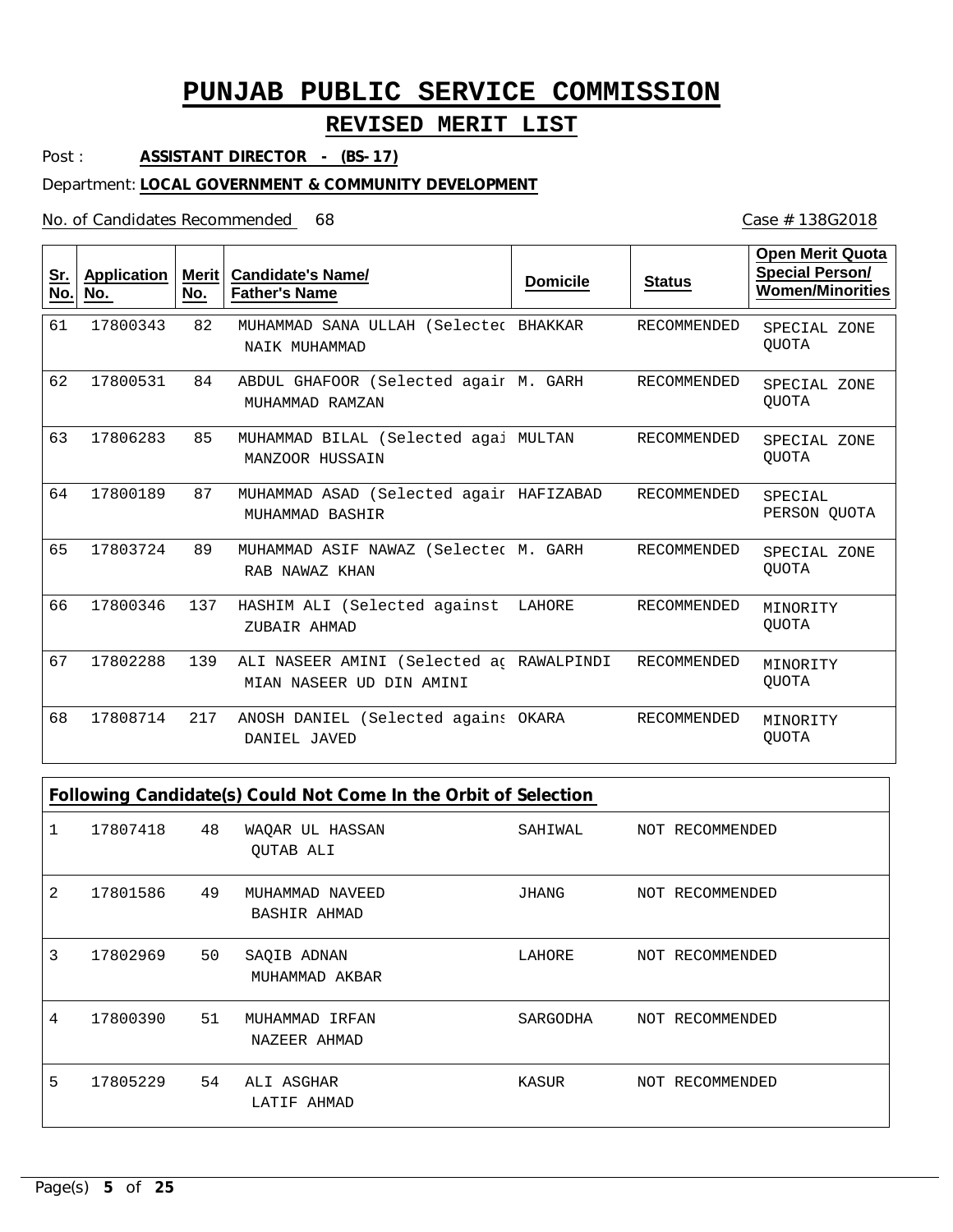## **REVISED MERIT LIST**

Post : **ASSISTANT DIRECTOR - (BS-17)**

### Department: **LOCAL GOVERNMENT & COMMUNITY DEVELOPMENT**

| <u>Sr.</u><br>No. | <b>Application</b><br>No. | No. | Merit   Candidate's Name/<br><b>Father's Name</b> | <b>Domicile</b> | <b>Status</b>   | <b>Open Merit Quota</b><br><b>Special Person/</b><br><b>Women/Minorities</b> |
|-------------------|---------------------------|-----|---------------------------------------------------|-----------------|-----------------|------------------------------------------------------------------------------|
|                   |                           |     |                                                   |                 |                 |                                                                              |
| 6                 | 17805777                  | 55  | MUHAMMAD ABUBAKAR<br>MUHAMMAD ANSAR               | GUJRANWALA      | NOT RECOMMENDED |                                                                              |
| 7                 | 17806755                  | 56  | ZAMAN ISHAQ<br>MUHAMMAD ISHAQ                     | LAHORE          | NOT RECOMMENDED |                                                                              |
| 8                 | 17802140                  | 58  | ASIM NASEER<br>NASEER AHMED                       | SIALKOT         | NOT RECOMMENDED |                                                                              |
| 9                 | 17803454                  | 59  | ALI HUSSNAIN ARIF<br>CHAUDHRY MUHAMMAD ARIF       | M.B. Din        | NOT RECOMMENDED |                                                                              |
| 10                | 17805436                  | 60  | MUHAMMAD ASIF<br>TAJA KHAN                        | CHINIOT         | NOT RECOMMENDED |                                                                              |
| 11                | 17807023                  | 61  | AHMAD SHAIR<br>MUHAMMAD SADIQUE                   | M.B. Din        | NOT RECOMMENDED |                                                                              |
| 12                | 17801729                  | 62  | HAFIZ MUHAMMAD AHSAN<br>GHULAM ABBAS              | KHUSHAB         | NOT RECOMMENDED |                                                                              |
| 13                | 17804969                  | 63  | MIRZA ALI GOHAR BAIG<br>MIRZA SULTAN BAIG         | JHANG           | NOT RECOMMENDED |                                                                              |
| 14                | 17805946                  | 64  | QASIM NAWAZ RANJHA<br>MUHAMMAD NAWAZ RANJHA       | M.B. Din        | NOT RECOMMENDED |                                                                              |
| 15                | 17800210                  | 67  | IRFAN HAIDER<br>MALIK SHAUKAT ALI                 | LAHORE          | NOT RECOMMENDED |                                                                              |
| 16                | 17804841                  | 70  | MUHAMMAD USMAN NAZIR<br>NAZIR AHMAD               | SAHIWAL         | NOT RECOMMENDED |                                                                              |
| 17                | 17807160                  | 71  | MUHAMMAD ZAHID<br>MUHAMMAD ANWAR                  | M.B. Din        | NOT RECOMMENDED |                                                                              |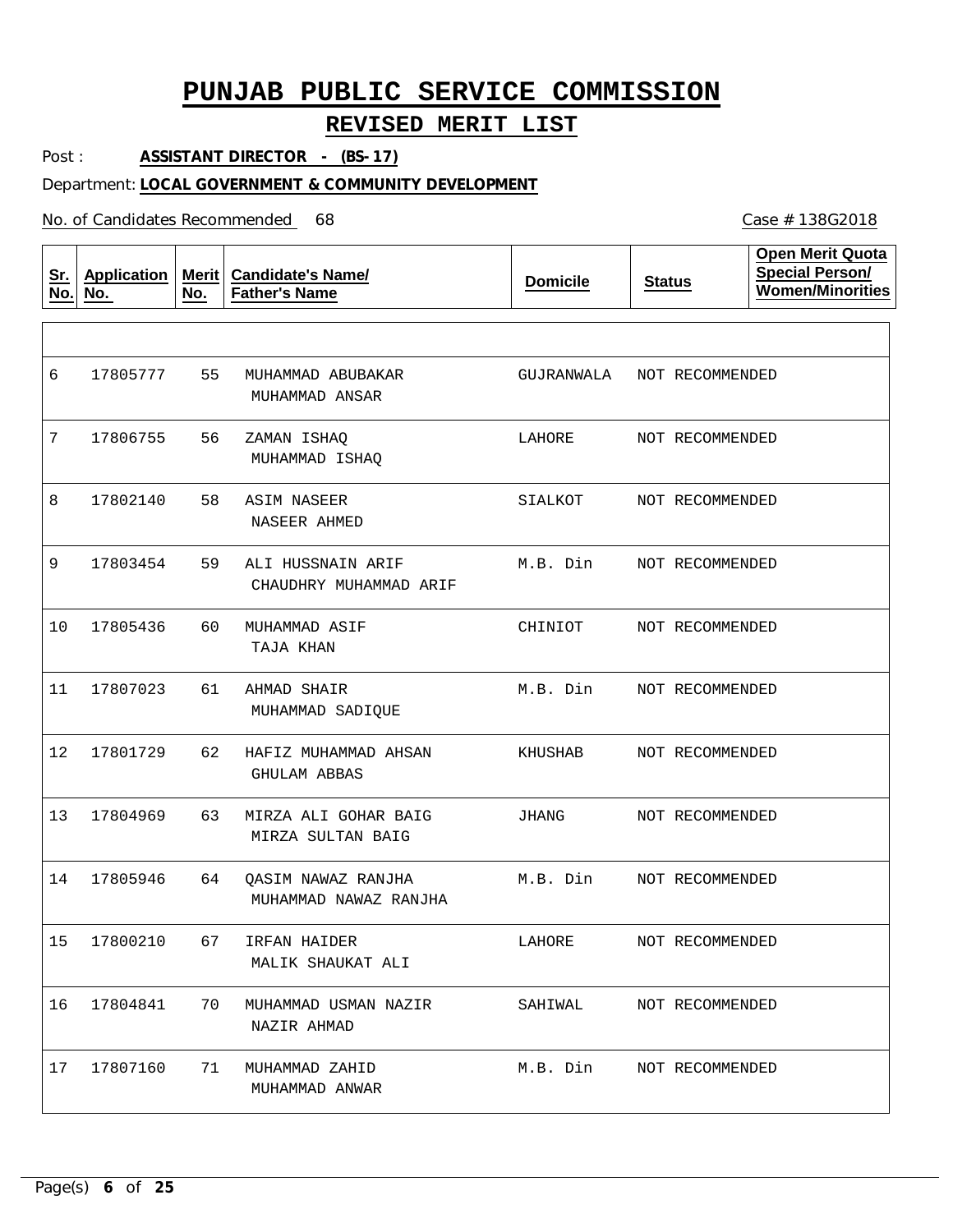## **REVISED MERIT LIST**

Post : **ASSISTANT DIRECTOR - (BS-17)**

### Department: **LOCAL GOVERNMENT & COMMUNITY DEVELOPMENT**

No. of Candidates Recommended

| <u>Sr.</u><br>No. | <b>Application</b><br>No. | Merit<br>No. | <b>Candidate's Name/</b><br><b>Father's Name</b>        | <b>Domicile</b>             | <b>Status</b>   | <b>Open Merit Quota</b><br><b>Special Person/</b><br><b>Women/Minorities</b> |
|-------------------|---------------------------|--------------|---------------------------------------------------------|-----------------------------|-----------------|------------------------------------------------------------------------------|
|                   |                           |              |                                                         |                             |                 |                                                                              |
| 18                | 17801107                  | 73           | ABDUL WAHAB NAJAM<br>QANWAR NAJAM UL ARIFEEN            | KASUR                       | NOT RECOMMENDED |                                                                              |
| 19                | 17808749                  | 74           | SYED FAHAD HUSSAIN GILLANI<br>SYED IJAZ HUSSAIN GILLANI | LAHORE                      | NOT RECOMMENDED |                                                                              |
| 20                | 17800526                  | 80           | KASHIF IHSAN<br>IHSAN ULLAH                             | HAFIZABAD                   | NOT RECOMMENDED |                                                                              |
| 21                | 17805459                  | 81           | TARIQ MASOOD<br>MUHAMMAD KHAN                           | SARGODHA                    | NOT RECOMMENDED |                                                                              |
| 22                | 17804384                  | 83           | GHULAM MUSTAFA<br>ZULFIQAR ALI                          | CHINIOT                     | NOT RECOMMENDED |                                                                              |
| 23                | 17800093                  | 86           | ZAIGHAM SIDDIQUE<br>CHAUDHARY MUHAMMAD SIDDIQUE         | JHANG                       | NOT RECOMMENDED |                                                                              |
| 24                | 17809127                  | 88           | KASHIF MEHMOOD<br>MEHMOOD AHMAD                         | KASUR                       | NOT RECOMMENDED |                                                                              |
| 25                | 17807794                  | 90           | KHIZAR HAYYAT<br>HAJI JINDWADA AKHTAR                   | RAJANPUR                    | NOT RECOMMENDED |                                                                              |
| 26                | 17801272                  | 91           | UMAR USMAN<br>MUHABBAT ALI                              | M.B. Din                    | NOT RECOMMENDED |                                                                              |
| 27                | 17800035                  | 92           | USMAN BASHIR<br>MUHAMMAD BASHIR                         | GUJRANWALA                  | NOT RECOMMENDED |                                                                              |
| 28                | 17809583                  | 93           | ZAMIR UL HASSAN<br>ZULIFQAR ALI                         | BHAKKAR                     | NOT RECOMMENDED |                                                                              |
| 29                | 17801770                  | 94           | QAMAR UZ ZAMAN<br>MUHAMMAD ARSHAD                       | SHEIKHUPURA NOT RECOMMENDED |                 |                                                                              |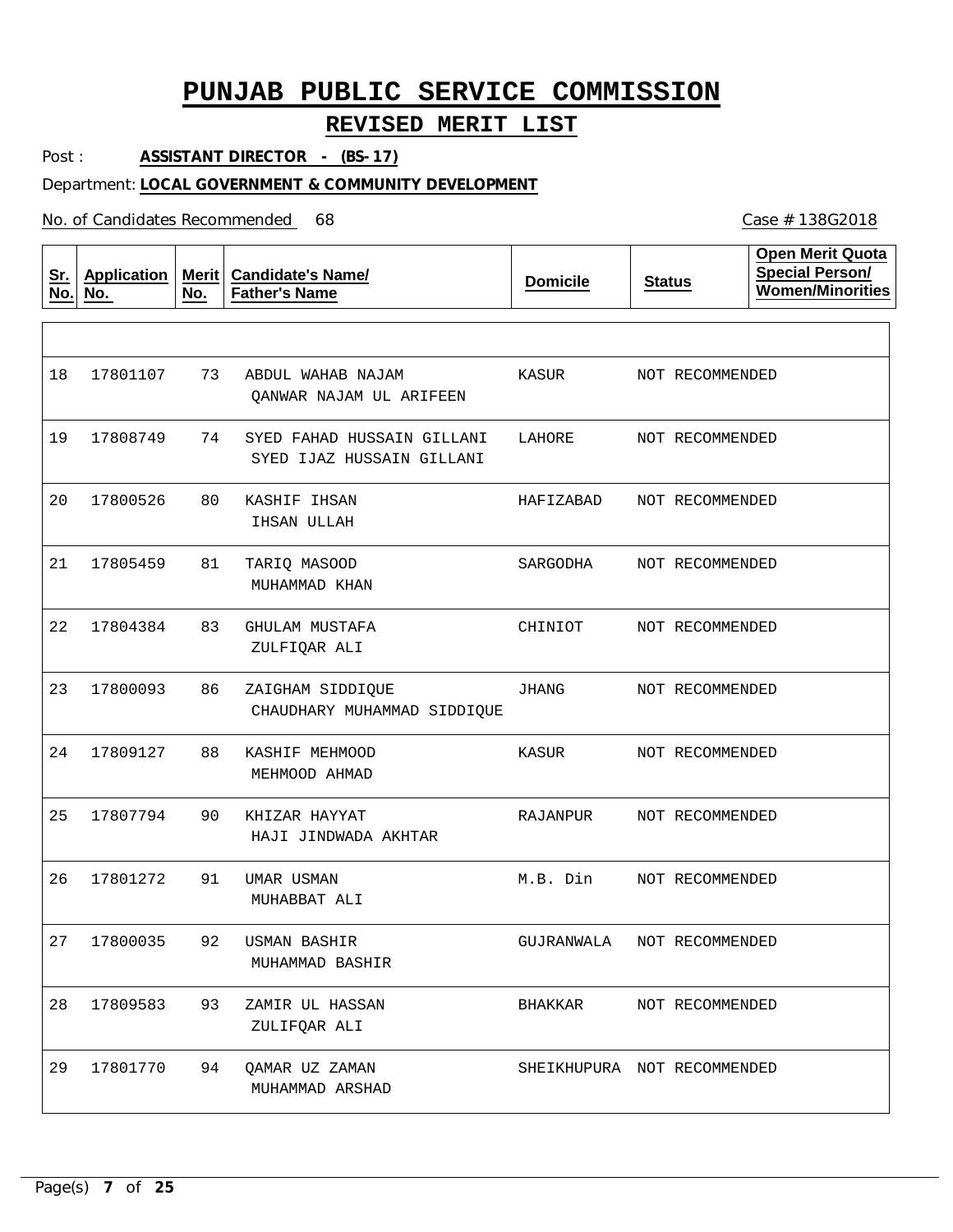### **REVISED MERIT LIST**

Post : **ASSISTANT DIRECTOR - (BS-17)**

### Department: **LOCAL GOVERNMENT & COMMUNITY DEVELOPMENT**

No. of Candidates Recommended

**Sr. No. Application No. Merit No. Candidate's Name/ Father's Name Domicile Status Open Merit Quota Special Person/ Women/Minorities** 95 MUHAMMAD MUDASSAR KHAN 96 USMAN UMAR 97 98 99 100 HAMMAD YOUNIS 101 MUHAMMAD MUBASHER 102 EJAZ AHMED 103 MUHAMMAD SALEEM 104 KASHIF ALI BHATTI 17800095 105 BILAL AHMAD 106 MUHAMMAD SAKANDER HAYAT MUHAMMAD YAR SHERAZ NASIR MUHAMMAD IRFAN AMIR ABDULLAH KHAN UMAR HAYAT MAQBOOL AHMAD GHAZANFAR ALI MUHAMMAD RAMZAN MUHAMMAD YOUNIS MUHAMMAD ASHRAF MUHAMMAD ANWAR NAZIR AHMAD KARAMAT ALI BHATTI ZAHOOR AHMAD MUHAMMAD SIDDIQUE 30 31 17807832 32 33 17804706 34 17805581 35 36 37 38 39 17807171 40 41 17805184 17800758 17801089 17800483 17804269 17801448 17800629 BHAKKAR M.B. Din OKARA HAFIZABAD BHAKKAR RAJANPUR BAHAWAL NAGAR BHAKKAR CHINIOT LAHORE NANKANA SAHIB FAISALABAD NOT RECOMMENDED NOT RECOMMENDED NOT RECOMMENDED NOT RECOMMENDED NOT RECOMMENDED NOT RECOMMENDED NOT RECOMMENDED NOT RECOMMENDED NOT RECOMMENDED NOT RECOMMENDED NOT RECOMMENDED NOT RECOMMENDED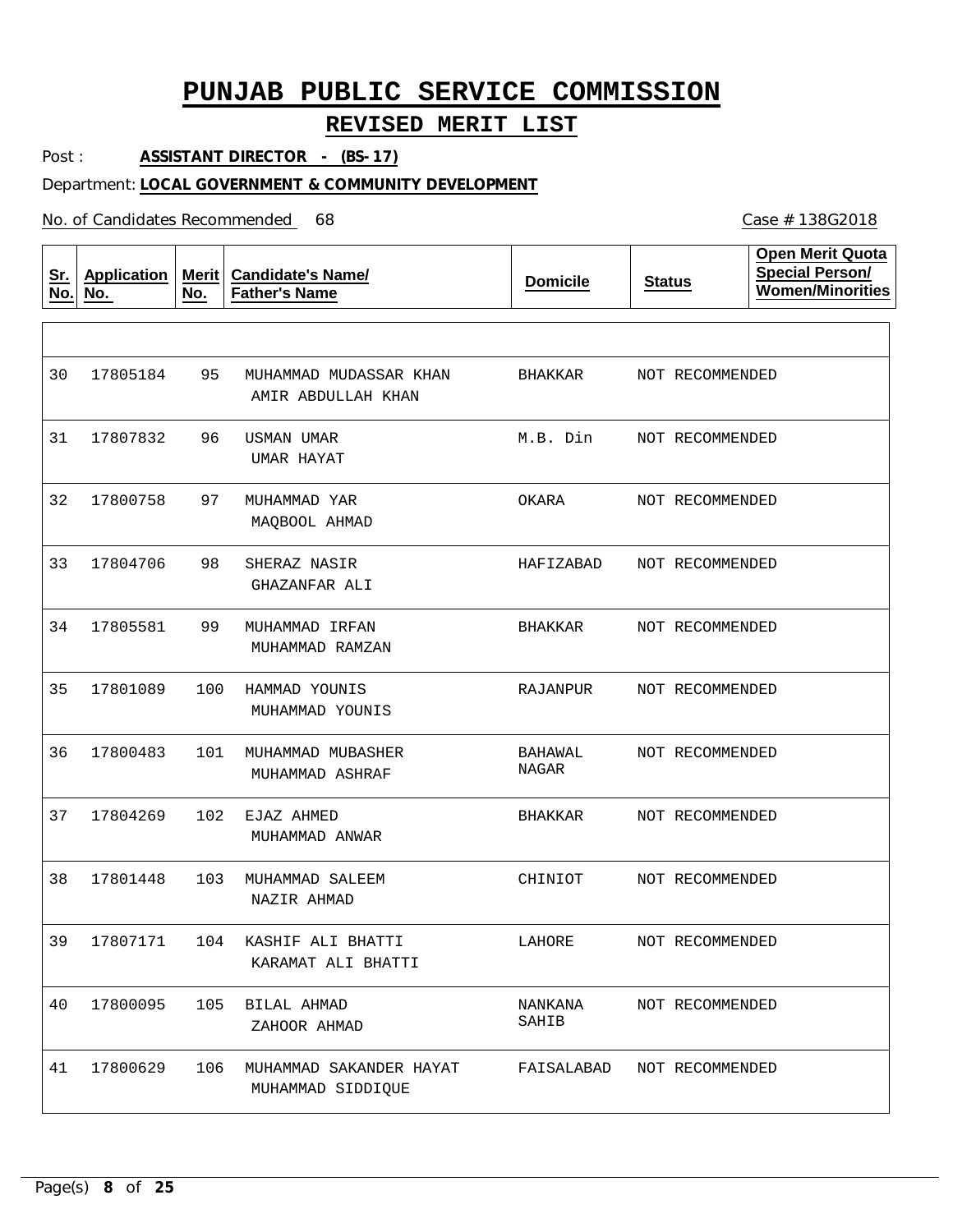## **REVISED MERIT LIST**

Post : **ASSISTANT DIRECTOR - (BS-17)**

### Department: **LOCAL GOVERNMENT & COMMUNITY DEVELOPMENT**

| <u>Sr.</u><br>No. | <b>Application</b><br>No. | Merit  <br>No. | <b>Candidate's Name/</b><br><b>Father's Name</b> | <b>Domicile</b>             | <b>Status</b>   | <b>Open Merit Quota</b><br><b>Special Person/</b><br><b>Women/Minorities</b> |
|-------------------|---------------------------|----------------|--------------------------------------------------|-----------------------------|-----------------|------------------------------------------------------------------------------|
|                   |                           |                |                                                  |                             |                 |                                                                              |
| 42                | 17808573                  | 107            | WAQAS SHAFIQ<br>MUHAMMAD SHAFIQ                  | JHANG                       | NOT RECOMMENDED |                                                                              |
| 43                | 17802542                  | 108            | SHEIKH MUHAMMAD ALI<br>MUHAMMAD SAQLAIN ASLAM    | BHAKKAR                     | NOT RECOMMENDED |                                                                              |
| 44                | 17800550                  | 109            | ALLAH DITTA SIAL<br>NOOR MUHAMMAD                | KHANEWAL                    | NOT RECOMMENDED |                                                                              |
| 45                | 17803584                  | 110            | SAKANDAR HAYAT KHAN<br>MUHAMMAD AFZAL KHAN       | BHAKKAR                     | NOT RECOMMENDED |                                                                              |
| 46                | 17802155                  | 111            | AQIB IMDAD<br>CH.IMDAD ULLAH                     | HAFIZABAD                   | NOT RECOMMENDED |                                                                              |
| 47                | 17802213                  | 112            | AITAZAZ ALI AHSAN<br>LIAQAT ALI                  | SARGODHA                    | NOT RECOMMENDED |                                                                              |
| 48                | 17804337                  | 113            | MUHAMMAD ARSHAD<br>MUHAMMAD AKRAM                | LAHORE                      | NOT RECOMMENDED |                                                                              |
| 49                | 17803921                  | 114            | MUHAMMAD UMAIR<br>MUHAMMAD YASEEN NASIR          | SHEIKHUPURA NOT RECOMMENDED |                 |                                                                              |
| 50                | 17806196                  | 115            | MUAZAM ALI<br>MUHAMMAD SARWAR                    | M.B. Din                    | NOT RECOMMENDED |                                                                              |
| 51                | 17800706                  | 116            | MUHAMMAD IMRAN KHAN<br>HABIB UR REHMAN KHAN      | KHANEWAL                    | NOT RECOMMENDED |                                                                              |
| 52                | 17804891                  | 117            | ADNAN SADIO<br>MUHAMMAD SADIQ                    | SHEIKHUPURA NOT RECOMMENDED |                 |                                                                              |
| 53                | 17803746                  | 118            | FATEH SHER RAI<br>RAI NOOR MUHAMMAD              | OKARA                       | NOT RECOMMENDED |                                                                              |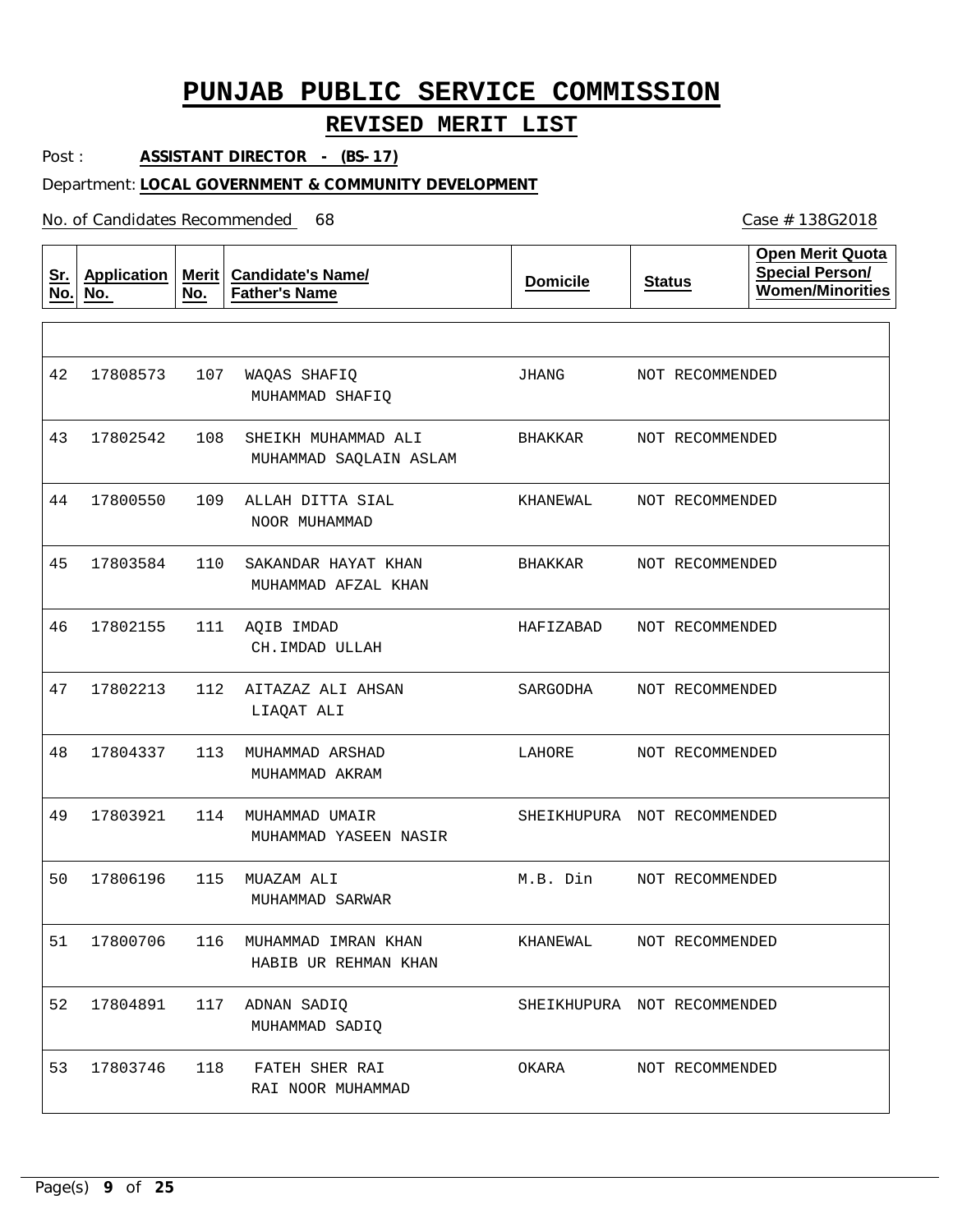## **REVISED MERIT LIST**

Post : **ASSISTANT DIRECTOR - (BS-17)**

### Department: **LOCAL GOVERNMENT & COMMUNITY DEVELOPMENT**

No. of Candidates Recommended

| <u>Sr.</u><br>No. | <b>Application</b><br>No. | <b>Merit</b><br>No. | <b>Candidate's Name/</b><br><b>Father's Name</b> | <b>Domicile</b>         | <b>Status</b>   | Open Merit Quota<br><b>Special Person/</b><br><b>Women/Minorities</b> |
|-------------------|---------------------------|---------------------|--------------------------------------------------|-------------------------|-----------------|-----------------------------------------------------------------------|
|                   |                           |                     |                                                  |                         |                 |                                                                       |
| 54                | 17800144                  | 119                 | MUHAMMAD SHAHBAZ<br>HAJI AHMAD                   | M. GARH                 | NOT RECOMMENDED |                                                                       |
| 55                | 17800127                  | 120                 | FAISAL ASLAM<br>MUHAMMAD ASLAM                   | PAKPATTAN               | NOT RECOMMENDED |                                                                       |
| 56                | 17803831                  | 121                 | MUHAMMAD ZAHID FAROOQ<br>GHULAM SARWAR SHAHEEN   | D.G. KHAN               | NOT RECOMMENDED |                                                                       |
| 57                | 17801051                  | 122                 | IMRAN SHOUKAT<br>SHOUKAT ALI                     | VEHARI                  | NOT RECOMMENDED |                                                                       |
| 58                | 17804662                  | 123                 | KHIZAR HAYAT<br>JAM FAIZ ALI                     | M. GARH                 | NOT RECOMMENDED |                                                                       |
| 59                | 17802761                  | 124                 | MOHSAN IQBAL<br>MUHAMMAD IQBAL                   | M. GARH                 | NOT RECOMMENDED |                                                                       |
| 60                | 17803461                  | 125                 | ADNAN AHMAD<br>NAZIR AHMAD                       | <b>BAHAWAL</b><br>NAGAR | NOT RECOMMENDED |                                                                       |
| 61                | 17800906                  | 126                 | ZAFAR ABBAS<br>NAIK MUHAMMAD                     | JHANG                   | NOT RECOMMENDED |                                                                       |
| 62                | 17803353                  | 127                 | MUHAMMAD BILAL<br>TARIQ MEHMOOD                  | LAHORE                  | NOT RECOMMENDED |                                                                       |
| 63                | 17800040                  | 128                 | SAQIB RAFIQ<br>MUHAMMAD RAFIO                    | VEHARI                  | NOT RECOMMENDED |                                                                       |
| 64                | 17800088                  | 129                 | AZMAT ALI<br>MUHAMMAD IQBAL                      | VEHARI                  | NOT RECOMMENDED |                                                                       |
| 65                | 17803705                  | 130                 | MUHAMMAD IMRAN ASHRAF<br>MUHAMMAD ASHRAF         | CHINIOT                 | NOT RECOMMENDED |                                                                       |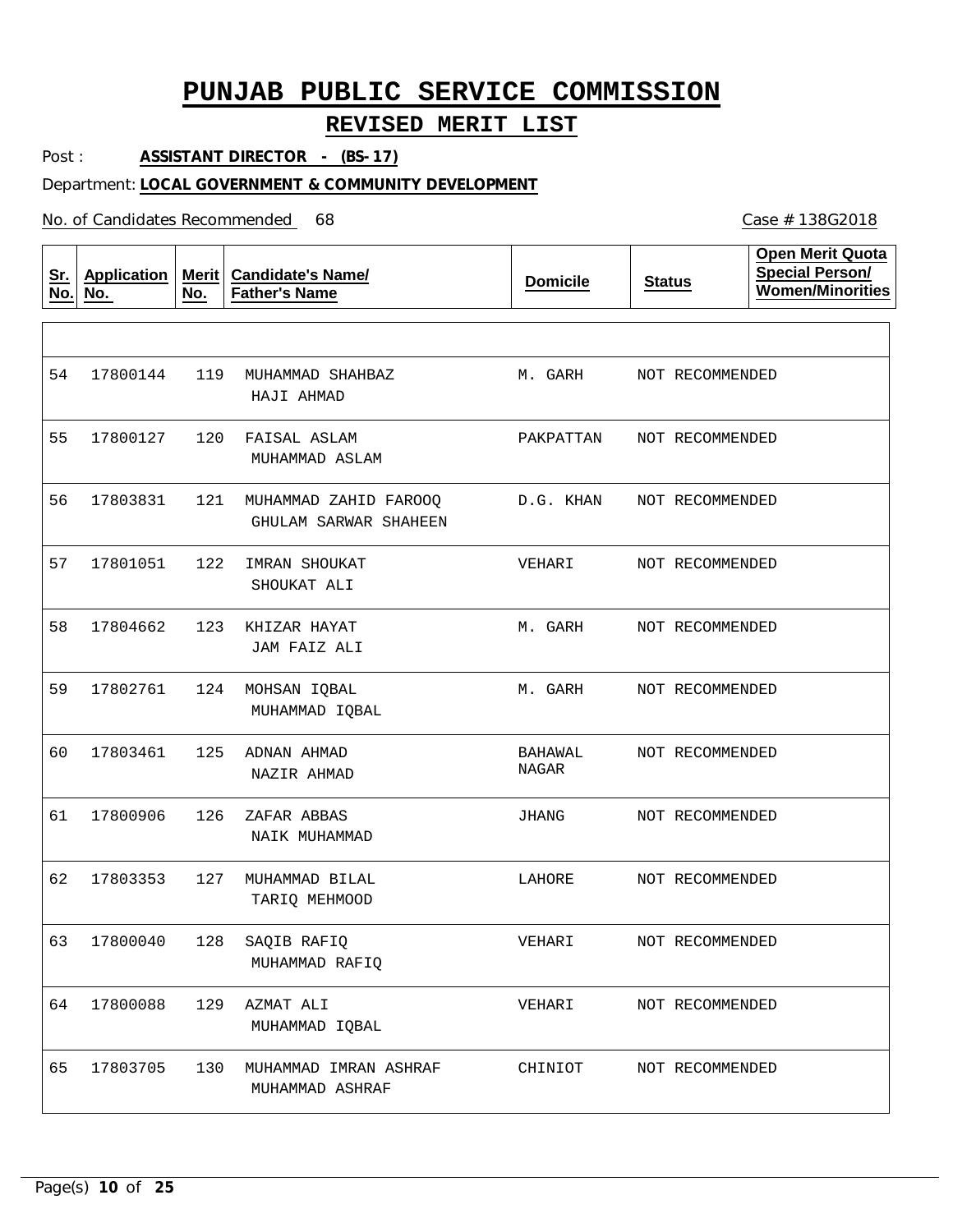### **REVISED MERIT LIST**

Post : **ASSISTANT DIRECTOR - (BS-17)**

#### Department: **LOCAL GOVERNMENT & COMMUNITY DEVELOPMENT**

No. of Candidates Recommended

**Sr. No. Application No. Merit No. Candidate's Name/ Father's Name Domicile Status Open Merit Quota Special Person/ Women/Minorities** 131 NASIR RAZA 132 SHUJAT NAWAZ 133 SAGHIR AHMED 134 MANSAB ALI 135 MAQSOOD KHALID 136 MUHAMMAD BINYAMEEN 138 SALMAN AHMAD 140 MUHAMMAD BAQIR HAIDER 141 AHMED NAWAZ 142 MUHAMMAD IRFAN 17802004 143 AHSAN JAMAL 144 FAKHAR FAREED SHER MUHAMMAD MUHAMMAD NAWAZ NISAR AHMED SHER MUHAMMAD MUHAMMAD KHALID MUHAMMAD AFZAL ZULFIQAR ALI MUHAMMAD AKRAM RUB NAWAZ MUHAMMAD ASHRAF NOOR JAMAL KHAN ASHIQ HUSSAIN SHAH 66 67 17802555 68 69 70 71 72 17800023 73 17800502 74 75 17805270 76 77 17802068 17802572 17805729 17805232 17801278 17803447 17802957 CHINIOT M.B. Din LAHORE CHINIOT SAHIWAL SIALKOT SHEIKHUPURA NOT RECOMMENDED LAHORE SIALKOT M.B. Din PAKPATTAN LAHORE NOT RECOMMENDED NOT RECOMMENDED NOT RECOMMENDED NOT RECOMMENDED NOT RECOMMENDED NOT RECOMMENDED NOT RECOMMENDED NOT RECOMMENDED NOT RECOMMENDED NOT RECOMMENDED NOT RECOMMENDED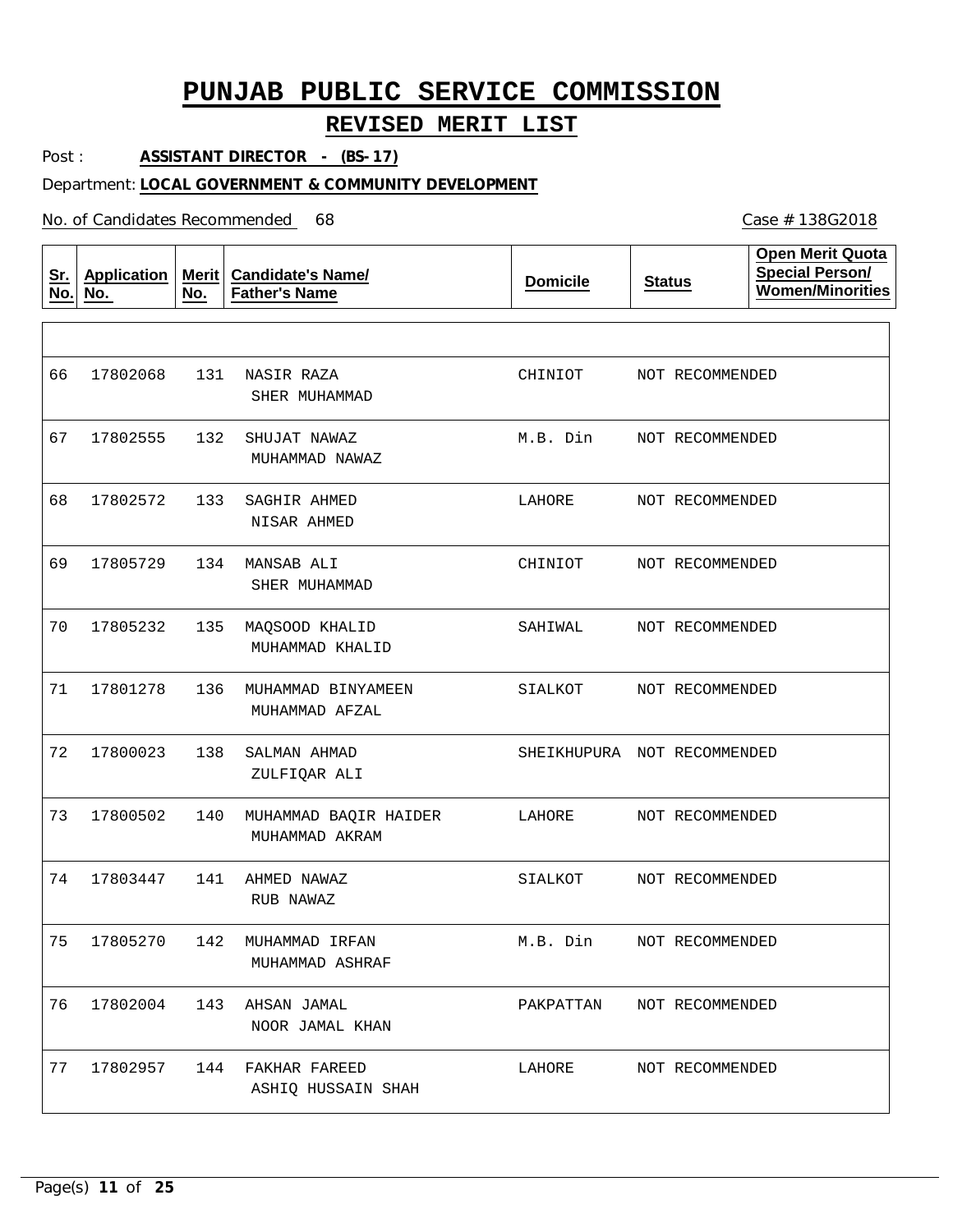### **REVISED MERIT LIST**

Post : **ASSISTANT DIRECTOR - (BS-17)**

#### Department: **LOCAL GOVERNMENT & COMMUNITY DEVELOPMENT**

No. of Candidates Recommended

**Sr. No. Application No. Merit Candidate's Name/ No. Father's Name Domicile Status Open Merit Quota Special Person/ Women/Minorities** 145 IMRAN KHAN 146 TAIMOOR UMAR 79 17804713 147 MUDASSAR HUSSAIN 148 MUHAMMAD MOHSIN 149 SYED IFTKHAR HUSSAIN 150 MUBASHAR SHAHZAD 151 ASIM FAROOQ 152 MUHAMMAD ISHAQ 153 JRAR AZIZ JAMI 154 ADNAN ATIF 155 MUHAMMAD SHAHID NAWAZ 88 17803605 156 MUHAMMAD MOHSIN RAZA ZAKIR HUSSAIN UMAR HAYAT NASIR ALI MUHAMMAD ASLAM BAQIR SHAH MUHAMMAD ARSHAD ZAHID IQBAL ANJUM GHULAM FARID ABDUL AZIZ MUHAMMAD MUSHTAQ NAWAZ KHAN MUHAMMAD ASLAM 78 17806072 80 81 82 17806530 83 84 17802003 85 86 87 17809126 89 17804308 17804869 17805836 17808953 17801439 17800697 OKARA M.B. Din CHINIOT T.T. SINGH KHANEWAL M.B. Din BAHAWALPUR LAYYAH D.G. KHAN LAHORE BHAKKAR KASUR NOT RECOMMENDED NOT RECOMMENDED NOT RECOMMENDED NOT RECOMMENDED NOT RECOMMENDED NOT RECOMMENDED NOT RECOMMENDED NOT RECOMMENDED NOT RECOMMENDED NOT RECOMMENDED NOT RECOMMENDED NOT RECOMMENDED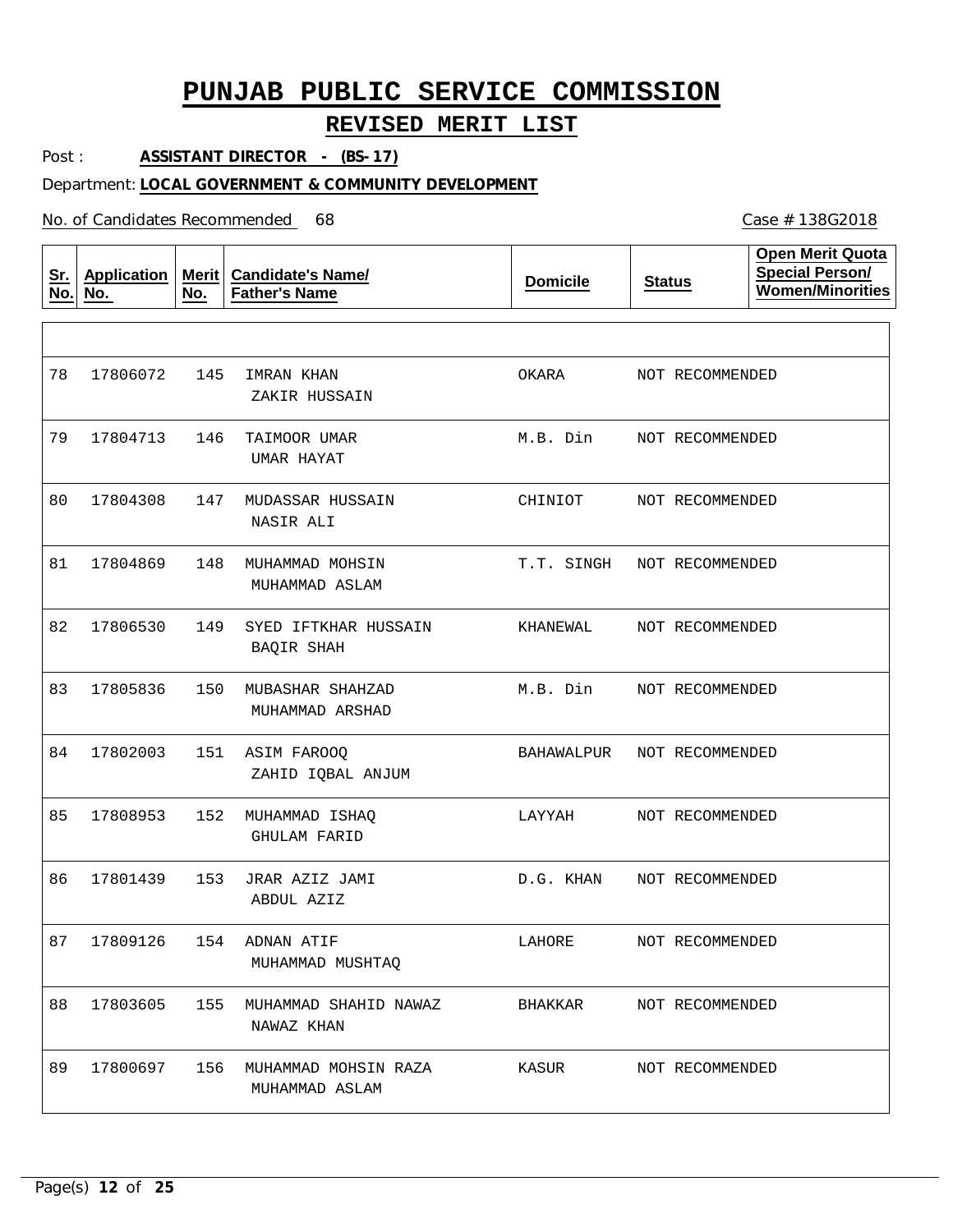### **REVISED MERIT LIST**

Post : **ASSISTANT DIRECTOR - (BS-17)**

#### Department: **LOCAL GOVERNMENT & COMMUNITY DEVELOPMENT**

No. of Candidates Recommended

**Sr. No. Application No. Merit No. Candidate's Name/ Father's Name Domicile Status Open Merit Quota Special Person/ Women/Minorities** 157 MAZHAR HUSSAIN 158 MAZHAR IQBAL 159 LIAQAT ALI RANJAH 160 MUHAMMAD AKMAL SAEED 161 MUHAMMAD BILAL GHAURI 162 NAJAF ALI 163 IRFAN UR RAHMAN 164 WASEEM ABBAS 165 ASIF ABBAS 166 MUHAMMAD SAFIAN 167 ASAD NAWAZ ASHRAF 168 MUHAMMAD AWAIS HUSSAIN MUHAMMAD SADIQ ALLAH BAKHASH MUHAMMAD AFZAL MUHAMMAD AKRAM HAJI MUHAMMAD AYUB GHAURI ABID HUSSAIN MUHAMMAD ASHFAQ KHAN AHMAD BUKHSH ALLAH DITTA MUHAMMAD AMIN AMANAT ALI ABD U SATTAR 90 91 17809581 92 93 94 17805724 95 96 97 98 99 17801425 100 17800264 101 17807557 17802293 17804567 17801939 17802326 17805929 17800684 17800075 LAHORE BHAKKAR M.B. Din BAHAWAL NAGAR BHAKKAR GUJRAT KHANEWAL BAHAWALPUR KHANEWAL GUJRANWALA NOT RECOMMENDED FAISALABAD NOT RECOMMENDED KASUR NOT RECOMMENDED NOT RECOMMENDED NOT RECOMMENDED NOT RECOMMENDED NOT RECOMMENDED NOT RECOMMENDED NOT RECOMMENDED NOT RECOMMENDED NOT RECOMMENDED NOT RECOMMENDED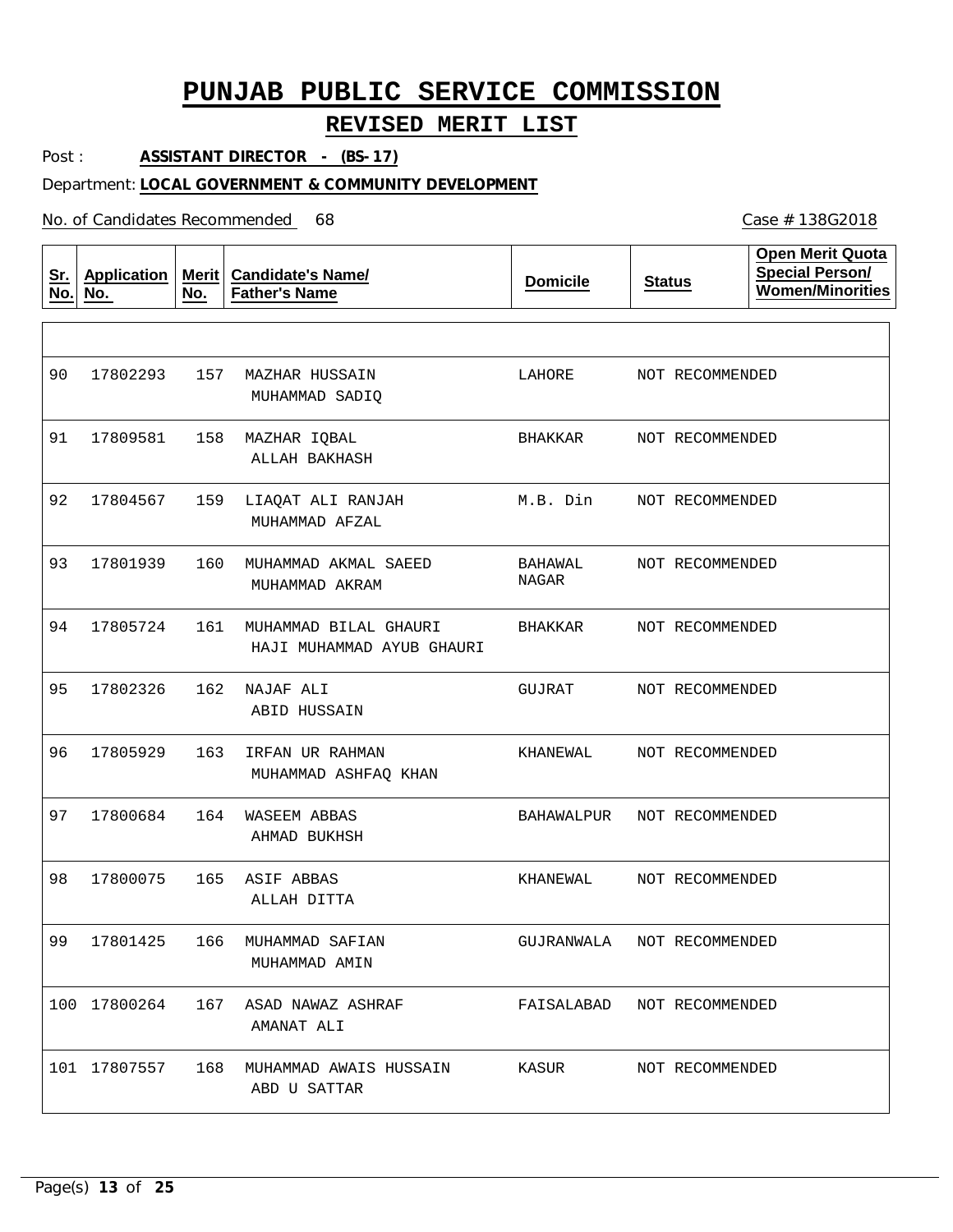## **REVISED MERIT LIST**

Case # 138G2018

Post : **ASSISTANT DIRECTOR - (BS-17)**

### Department: **LOCAL GOVERNMENT & COMMUNITY DEVELOPMENT**

| <u>Sr.</u><br>No. | <b>Application</b><br>No. | Merit<br>No. | <b>Candidate's Name/</b><br><b>Father's Name</b>   | <b>Domicile</b>  | <b>Status</b>   | <b>Open Merit Quota</b><br><b>Special Person/</b><br><b>Women/Minorities</b> |
|-------------------|---------------------------|--------------|----------------------------------------------------|------------------|-----------------|------------------------------------------------------------------------------|
|                   |                           |              |                                                    |                  |                 |                                                                              |
|                   | 102 17803006              | 169          | ZUBAIR ANJUM (Additional Mar LAHORE<br>ANJUM IQBAL |                  | NOT RECOMMENDED |                                                                              |
|                   | 103 17800545              | 170          | MUHAMMAD AZHAR IQBAL<br>ABDUL GHANI                | LAHORE           | NOT RECOMMENDED |                                                                              |
|                   | 104 17804886              | 171          | HAFIZ NASEEM AHMAD NADEEM<br>MUHAMMAD BOOTA        | KASUR            | NOT RECOMMENDED |                                                                              |
|                   | 105 17801266              | 172          | SIKANDAR AZAM<br>AZAM HUSSAIN                      | KHANEWAL         | NOT RECOMMENDED |                                                                              |
| 106               | 17802927                  | 173          | <b>QASWAR ABBAS</b><br>GHULAM MOHAMMAD             | JHANG            | NOT RECOMMENDED |                                                                              |
|                   | 107 17800918              | 174          | MUHAMMAD ABUBAKER<br>NOOR MUHAMMAD                 | M. GARH          | NOT RECOMMENDED |                                                                              |
|                   | 108 17802916              | 175          | MUHAMMAD ZAHID<br>ABDUL HAMEED                     | MULTAN           | NOT RECOMMENDED |                                                                              |
| 109               | 17800162                  | 176          | ALLAH DITTA SHAD<br>MUHAMMAD FAIZ                  | BAHAWAL<br>NAGAR | NOT RECOMMENDED |                                                                              |
| 110               | 17806168                  | 177          | ATIQ-UR-REHMAN<br>MALIK ABDUL RASHEED              | BAHAWALPUR       | NOT RECOMMENDED |                                                                              |
| 111               | 17803736                  | 178          | MUHAMMAD ASIF<br>MUHAMMAD NAWAZ                    | VEHARI           | NOT RECOMMENDED |                                                                              |
|                   | 112 17808523              | 179          | SYED AHSAN ABDULLAH<br>SYED ZAKIR HUSSAIN          | PAKPATTAN        | NOT RECOMMENDED |                                                                              |
|                   | 113 17801014              |              | 180 HAFIZ JAHANZAIB KHAN<br>KHALID MEHMOOD KHAN    | BAHAWAL<br>NAGAR | NOT RECOMMENDED |                                                                              |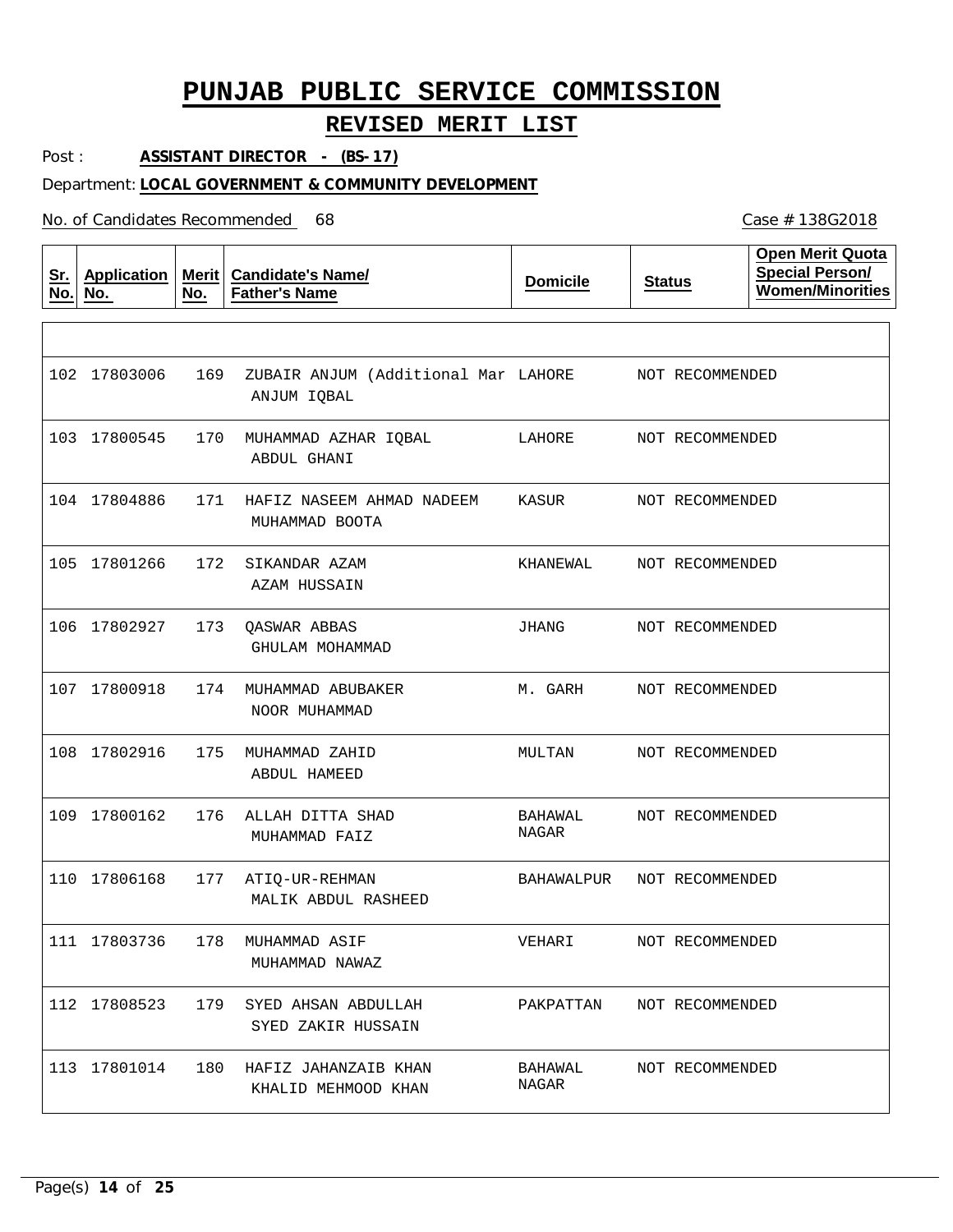## **REVISED MERIT LIST**

Case # 138G2018

Post : **ASSISTANT DIRECTOR - (BS-17)**

### Department: **LOCAL GOVERNMENT & COMMUNITY DEVELOPMENT**

| <u>Sr.</u><br>No. | <b>Application</b><br>No. | Merit $ $<br>No. | <b>Candidate's Name/</b><br><b>Father's Name</b> | <b>Domicile</b>  | <b>Status</b>   | <b>Open Merit Quota</b><br><b>Special Person/</b><br><b>Women/Minorities</b> |
|-------------------|---------------------------|------------------|--------------------------------------------------|------------------|-----------------|------------------------------------------------------------------------------|
|                   |                           |                  |                                                  |                  |                 |                                                                              |
|                   | 114 17806766              | 181              | ZAMAN ALI<br>MANZOOR HUSSAIN                     | LAHORE           | NOT RECOMMENDED |                                                                              |
| 115               | 17805209                  | 182              | AHTASHAM AFZAL<br>MUHAMMAD AFZAL                 | M.B. Din         | NOT RECOMMENDED |                                                                              |
|                   | 116 17807482              | 183              | HAMID RAZA NOOR<br>NOOR MUHAMMAD                 | GUJRANWALA       | NOT RECOMMENDED |                                                                              |
|                   | 117 17801268              | 184              | ARSLAN HAIDER<br>ABDUL RAZZAQ                    | LODHRAN          | NOT RECOMMENDED |                                                                              |
| 118               | 17803750                  | 185              | SAJJAD AHMAD BABAR<br>CH.NASRO KHAN              | LAHORE           | NOT RECOMMENDED |                                                                              |
|                   | 119 17800259              | 186              | MOHSIN ALI<br>NIAZ AHMAD                         | LAHORE           | NOT RECOMMENDED |                                                                              |
| 120               | 17800459                  | 187              | MUHAMMAD JUNAID<br>GHULAM MURTAZA                | MULTAN           | NOT RECOMMENDED |                                                                              |
|                   | 121 17803949              | 188              | SAEED AHMAD<br>MUHAMMAD HAYAT                    | NANKANA<br>SAHIB | NOT RECOMMENDED |                                                                              |
|                   | 122 17801775              | 189              | MUHAMMAD UMAR AWAN<br>MUHAMMAD RAFIQUE ALVI      | FAISALABAD       | NOT RECOMMENDED |                                                                              |
|                   | 123 17800070              | 190              | ZAFAR HUSSAIN<br>ALLAH BAKHSH                    | LODHRAN          | NOT RECOMMENDED |                                                                              |
|                   | 124 17805180              |                  | 191 FAHEEM ABBASS<br>MALIK NASEEM AKHTAR         | BHAKKAR          | NOT RECOMMENDED |                                                                              |
|                   | 125 17809527              | 192              | MUHAMMAD ANWAR<br>MUHAMMAD ASLAM                 | M.B. Din         | NOT RECOMMENDED |                                                                              |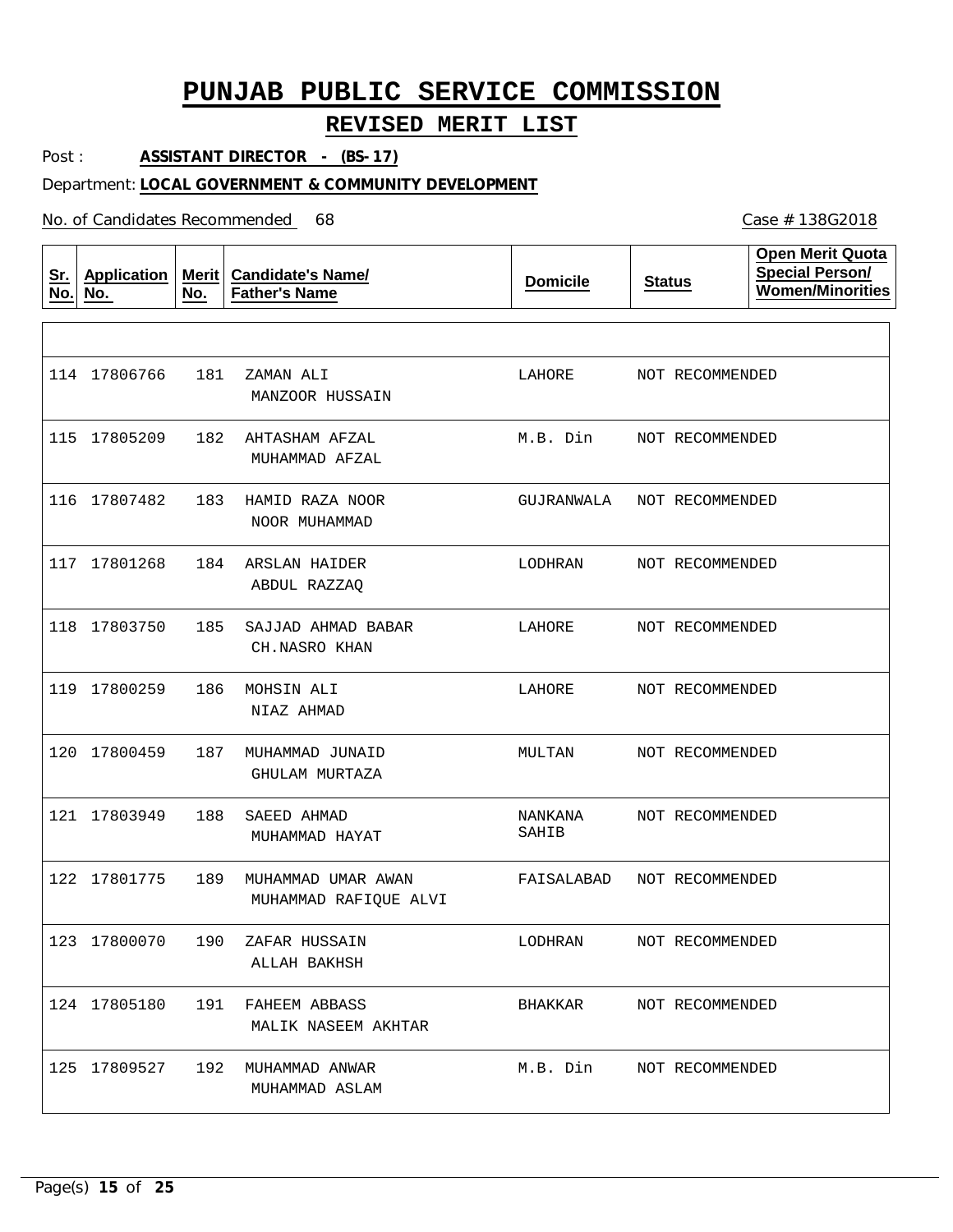## **REVISED MERIT LIST**

Post : **ASSISTANT DIRECTOR - (BS-17)**

### Department: **LOCAL GOVERNMENT & COMMUNITY DEVELOPMENT**

No. of Candidates Recommended

| <u>Sr.</u><br>No. | <b>Application</b><br>No. | Merit<br>No. | <b>Candidate's Name/</b><br><b>Father's Name</b> | <b>Domicile</b> | <b>Status</b>   | <b>Open Merit Quota</b><br><b>Special Person/</b><br><b>Women/Minorities</b> |
|-------------------|---------------------------|--------------|--------------------------------------------------|-----------------|-----------------|------------------------------------------------------------------------------|
|                   |                           |              |                                                  |                 |                 |                                                                              |
|                   | 126 17801545              | 193          | RIZWAN BASHIR<br><b>BASHIR AHMED</b>             | GUJRANWALA      | NOT RECOMMENDED |                                                                              |
|                   | 127 17800233              | 194          | MIRZA NIYAMAT BAIG<br>MIRZA MUHAMMAD RAMZAN      | KASUR           | NOT RECOMMENDED |                                                                              |
|                   | 128 17802619              | 195          | NAEEM KHALID<br>KHALID QARNAIN                   | KHUSHAB         | NOT RECOMMENDED |                                                                              |
|                   | 129 17802648              | 196          | SYED ASAD ABRAR KAZMI<br>SYED ABRAR HUSSAIN SHAH | M.B. Din        | NOT RECOMMENDED |                                                                              |
| 130               | 17802316                  | 197          | SHAH NAWAZ<br>HAQ NAWAZ                          | SARGODHA        | NOT RECOMMENDED |                                                                              |
|                   | 131 17804674              | 198          | <b>JAMSHED KHAN SABIR</b><br>MUHABAT KHAN SABIR  | GUJRANWALA      | NOT RECOMMENDED |                                                                              |
|                   | 132 17804937              | 199          | SHAKEEL AHMAD<br>MUHAMMAD RASHID                 | NAROWAL         | NOT RECOMMENDED |                                                                              |
|                   | 133 17801390              | 200          | AMER SHAHZAD<br>ARIF HUSSAIN                     | HAFIZABAD       | NOT RECOMMENDED |                                                                              |
|                   | 134 17802533              | 201          | SOHAIL AHMED<br>RAJA KHAN                        | LAHORE          | NOT RECOMMENDED |                                                                              |
|                   | 135 17804644              | 202          | MUHAMMAD MATEEN<br>MUHAMMAD SHAHBAZ ANJUM        | RAWALPINDI      | NOT RECOMMENDED |                                                                              |
|                   | 136 17803524              | 203          | MUHAMMAD AMIR RIZWAN<br>ZOULFIQUAR ALI           | LODHRAN         | NOT RECOMMENDED |                                                                              |
|                   | 137 17805555              | 204          | ZAHEER ABBAS<br>MALIK KALO                       | BHAKKAR         | NOT RECOMMENDED |                                                                              |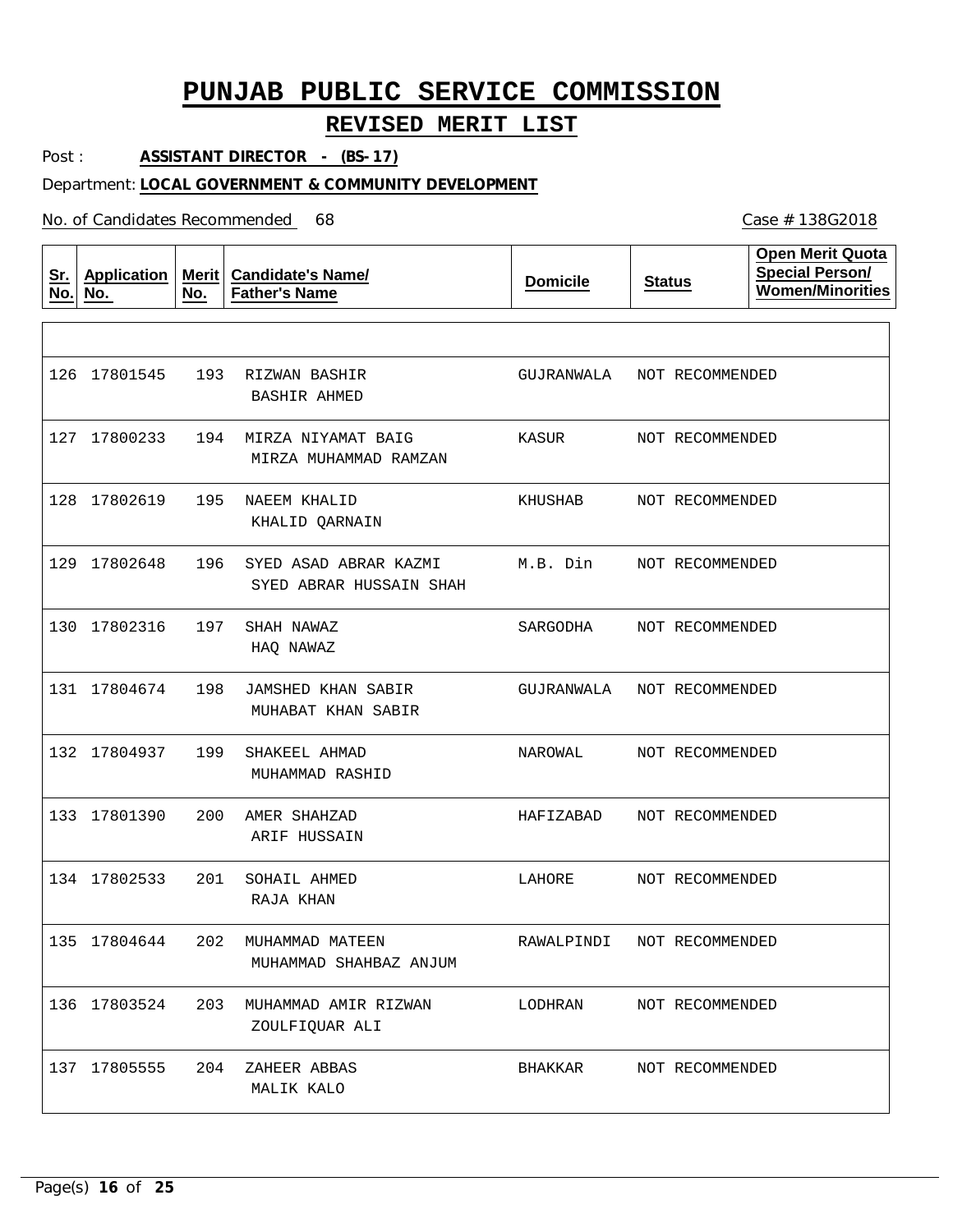## **REVISED MERIT LIST**

Case # 138G2018

Post : **ASSISTANT DIRECTOR - (BS-17)**

### Department: **LOCAL GOVERNMENT & COMMUNITY DEVELOPMENT**

| <u>Sr.</u><br>No. | <b>Application</b><br>No. | Merit $ $<br>No. | <b>Candidate's Name/</b><br><b>Father's Name</b>                          | <b>Domicile</b> | <b>Status</b>   | <b>Open Merit Quota</b><br><b>Special Person/</b><br><b>Women/Minorities</b> |
|-------------------|---------------------------|------------------|---------------------------------------------------------------------------|-----------------|-----------------|------------------------------------------------------------------------------|
|                   |                           |                  |                                                                           |                 |                 |                                                                              |
|                   | 138 17808083              | 205              | ARMAGHAN FARID<br>MUHAMMAD ALI                                            | PAKPATTAN       | NOT RECOMMENDED |                                                                              |
|                   | 139 17803206              | 206              | ABDUL SALAM (Additional Mark SHEIKHUPURA NOT RECOMMENDED<br>DR.SAIF ULLAH |                 |                 |                                                                              |
|                   | 140 17802595              | 207              | BILAL HUSSAIN CHATHA<br>KHALID MEHMOOD CHATHA                             | M.B. Din        | NOT RECOMMENDED |                                                                              |
|                   | 141 17801546              | 208              | HAMAD ALI<br>RAFIQ ABBAS                                                  | MULTAN          | NOT RECOMMENDED |                                                                              |
|                   | 142 17805661              | 209              | MUHAMMAD WAQAS<br>MUHAMMAD SHARIF                                         | SARGODHA        | NOT RECOMMENDED |                                                                              |
|                   | 143 17800022              | 210              | UMAIR AHMAD<br>KHALIL AHMAD                                               | MULTAN          | NOT RECOMMENDED |                                                                              |
|                   | 144 17805034              | 211              | RANA AZEEM SARWAR<br>HAJI MUHAMMAD SARWAR                                 | LAHORE          | NOT RECOMMENDED |                                                                              |
|                   | 145 17803458              | 212              | MUHAMMAD AAMIR RAZA<br>MUHAMMAD AKRAM                                     | KASUR           | NOT RECOMMENDED |                                                                              |
|                   | 146 17803332              | 213              | MUHAMMAD IMRAN<br>SAIFULLAH                                               | VEHARI          | NOT RECOMMENDED |                                                                              |
|                   | 147 17806384              | 214              | MUHAMMAD ILYAS GUL<br>IHSON ULLAH                                         | D.G. KHAN       | NOT RECOMMENDED |                                                                              |
|                   | 148 17800236              | 215              | MUHAMMAD LAEEQ IQBAL<br>MUHAMMAD SIDDIQUE                                 | MULTAN          | NOT RECOMMENDED |                                                                              |
|                   | 149 17801840              | 216              | HAFIZ AMER AMIN CHEEMA<br>MUHAMMAD AMIN CHEEMA                            | GUJRANWALA      | NOT RECOMMENDED |                                                                              |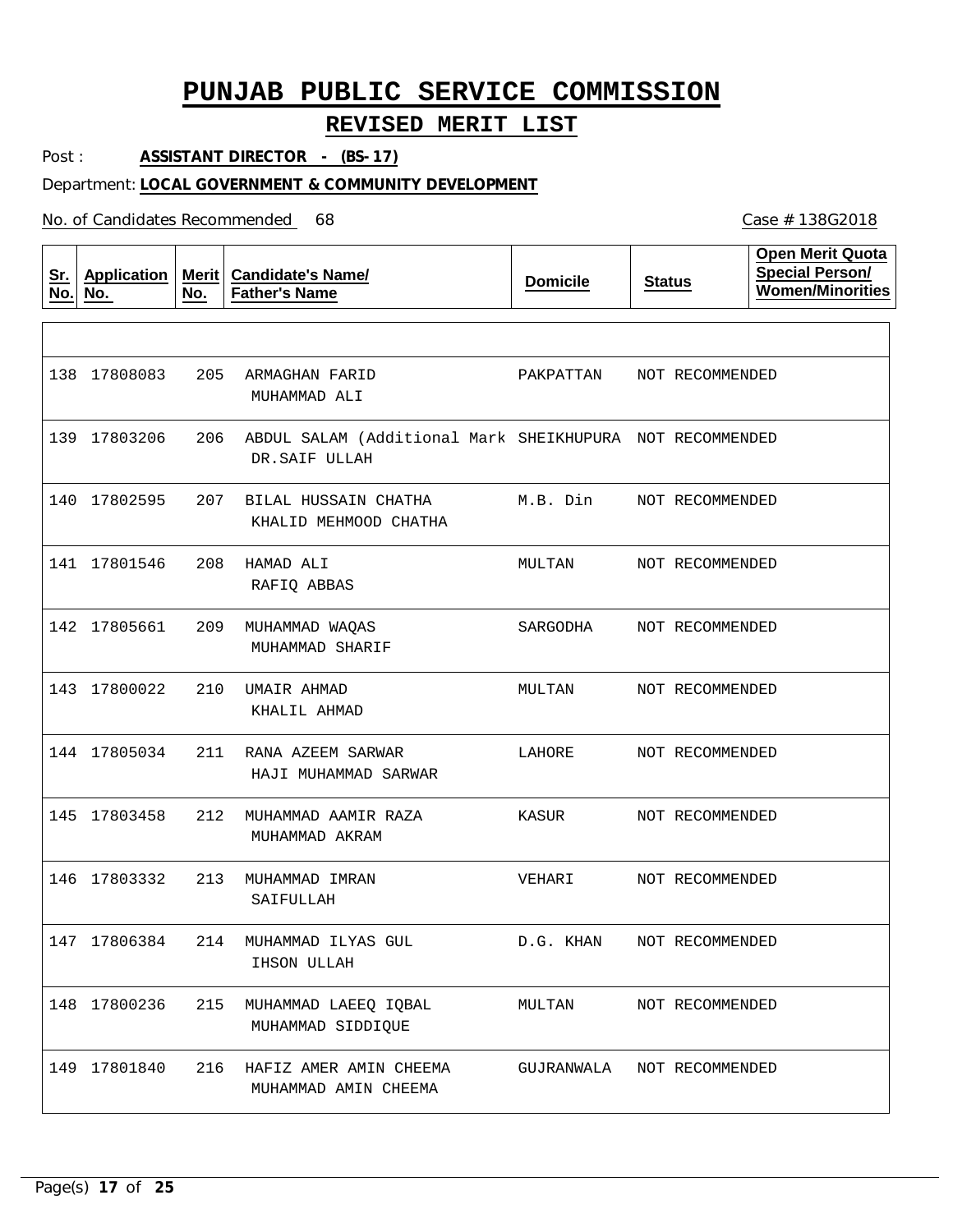## **REVISED MERIT LIST**

Post : **ASSISTANT DIRECTOR - (BS-17)**

#### Department: **LOCAL GOVERNMENT & COMMUNITY DEVELOPMENT**

No. of Candidates Recommended

| <u>Sr.</u><br>No. | <b>Application</b><br>No. | Merit<br>No. | <b>Candidate's Name/</b><br><b>Father's Name</b> | <b>Domicile</b>  | <b>Status</b>   | <b>Open Merit Quota</b><br><b>Special Person/</b><br><b>Women/Minorities</b> |
|-------------------|---------------------------|--------------|--------------------------------------------------|------------------|-----------------|------------------------------------------------------------------------------|
|                   |                           |              |                                                  |                  |                 |                                                                              |
| 150               | 17804716                  | 218          | ABDUL AZIZ KHAN<br>SHAFIQ AHMAD                  | NANKANA<br>SAHIB | NOT RECOMMENDED |                                                                              |
|                   | 151 17801905              | 219          | ATEEQ UR REHMAN<br>WAHID BAKHSH                  | M. GARH          | NOT RECOMMENDED |                                                                              |
|                   | 152 17802111              | 220          | UMAIR GULZAR<br>GULZAR AHMED                     | BAHAWAL<br>NAGAR | NOT RECOMMENDED |                                                                              |
|                   | 153 17802690              | 221          | ISHTIAQ HANIF<br>MUHAMMAD HANIF                  | VEHARI           | NOT RECOMMENDED |                                                                              |
|                   | 154 17801774              | 222          | MUHAMMAD HASSAN<br>MUMTAZ HUSSAIN                | MULTAN           | NOT RECOMMENDED |                                                                              |
|                   | 155 17803882              | 223          | MUHAMMAD OBAID ULLAH LEGHAR<br>MUHAMMAD ZAFAR    | M. GARH          | NOT RECOMMENDED |                                                                              |
|                   | 156 17803202              | 224          | SAJAD HUSSAIN<br>FIDA HUSSAIN                    | MULTAN           | NOT RECOMMENDED |                                                                              |
| 157               | 17801777                  | 225          | AHTASHAM HAIDER<br>BABAR HAYAT                   | JHANG            | NOT RECOMMENDED |                                                                              |
|                   | 158 17806017              | 226          | GHAZANFAR ABBAS<br>MULAZIM HUSSAIN               | LAYYAH           | NOT RECOMMENDED |                                                                              |
|                   | 159 17801040              | 227          | AMMAR YASIR<br>GHULAM HAIDER KHAN                | CHINIOT          | NOT RECOMMENDED |                                                                              |
|                   | 160 17801143              | 228          | ABRAR HUSSAIN<br>ABID HUSSAIN                    | SARGODHA         | NOT RECOMMENDED |                                                                              |
|                   | 161 17800246              | 229          | MUHAMMAD AAQIB AKRAM<br>MUHAMMAD AKRAM           | RAWALPINDI       | NOT RECOMMENDED |                                                                              |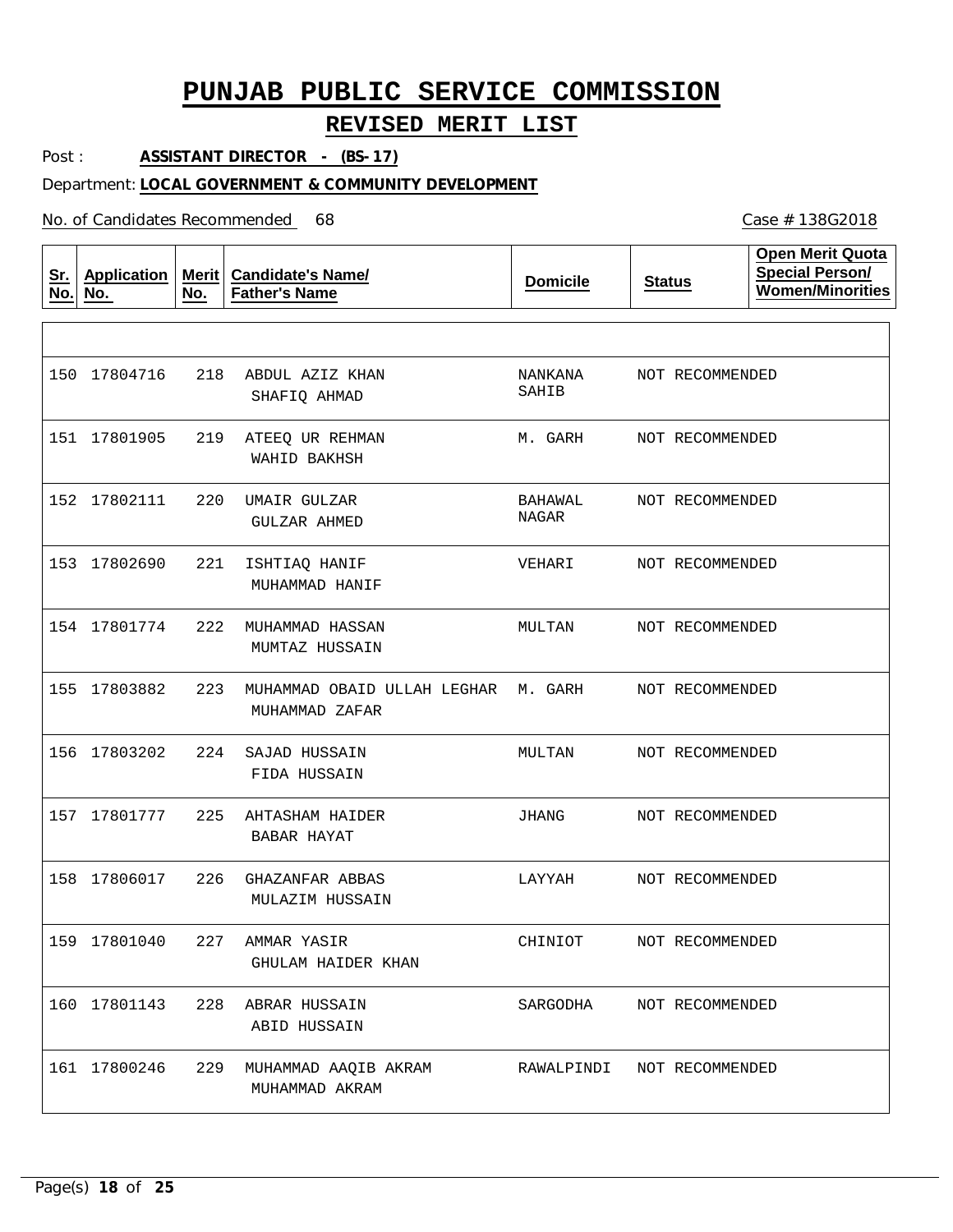## **REVISED MERIT LIST**

Post : **ASSISTANT DIRECTOR - (BS-17)**

### Department: **LOCAL GOVERNMENT & COMMUNITY DEVELOPMENT**

No. of Candidates Recommended

| <u>Sr.</u><br>No. | <b>Application</b><br>No. | Merit $ $<br>No. | <b>Candidate's Name/</b><br><b>Father's Name</b> | <b>Domicile</b>             | <b>Status</b>   | <b>Open Merit Quota</b><br><b>Special Person/</b><br><b>Women/Minorities</b> |
|-------------------|---------------------------|------------------|--------------------------------------------------|-----------------------------|-----------------|------------------------------------------------------------------------------|
|                   |                           |                  |                                                  |                             |                 |                                                                              |
|                   | 162 17804432              | 230              | MUHAMMAD IJAZ ISHAQ<br>MUHAMMAD ISHAQ            | SHEIKHUPURA NOT RECOMMENDED |                 |                                                                              |
|                   | 163 17800894              | 231              | MUHAMAD UMAR FAROOQ<br>ABDUL REHMAN              | HAFIZABAD                   | NOT RECOMMENDED |                                                                              |
|                   | 164 17801790              | 232              | MUHAMMAD RIZWAN<br>MUHAMMAD SIDDIQUE             | LAHORE                      | NOT RECOMMENDED |                                                                              |
|                   | 165 17800177              | 233              | TAYYUB AHMAD<br>ABDUL SATTAR                     | T.T. SINGH                  | NOT RECOMMENDED |                                                                              |
| 166               | 17806129                  | 234              | SAIF ULLAH<br>HASSAN ALI                         | LAHORE                      | NOT RECOMMENDED |                                                                              |
|                   | 167 17801526              | 235              | ASAD ABBAS<br>GHULAM ABBAS                       | M.B. Din                    | NOT RECOMMENDED |                                                                              |
|                   | 168 17802131              | 236              | ARSLAN ALI<br>SHAN ALI TARAR                     | M.B. Din                    | NOT RECOMMENDED |                                                                              |
|                   | 169 17806034              | 237              | ABDUL REHMAN<br>KHAN MUHAMMAD                    | PAKPATTAN                   | NOT RECOMMENDED |                                                                              |
|                   | 170 17802387              | 238              | AITEZAZ RASHID BAJWA<br>ABDUR RASHID BAJWA       | FAISALABAD                  | NOT RECOMMENDED |                                                                              |
|                   | 171 17802249              | 239              | MUHAMMAD SHEHZAD<br>REHMAT ALI                   | LAHORE                      | NOT RECOMMENDED |                                                                              |
|                   | 172 17805966              | 240              | MUHAMMAD ZAHEER<br>REHMAT ALI                    | SAHIWAL                     | NOT RECOMMENDED |                                                                              |
|                   | 173 17803745              |                  | 241 BILAL AHMAD SHAH<br>MUHAMMAD IQBAL SHAH      | BHAKKAR                     | NOT RECOMMENDED |                                                                              |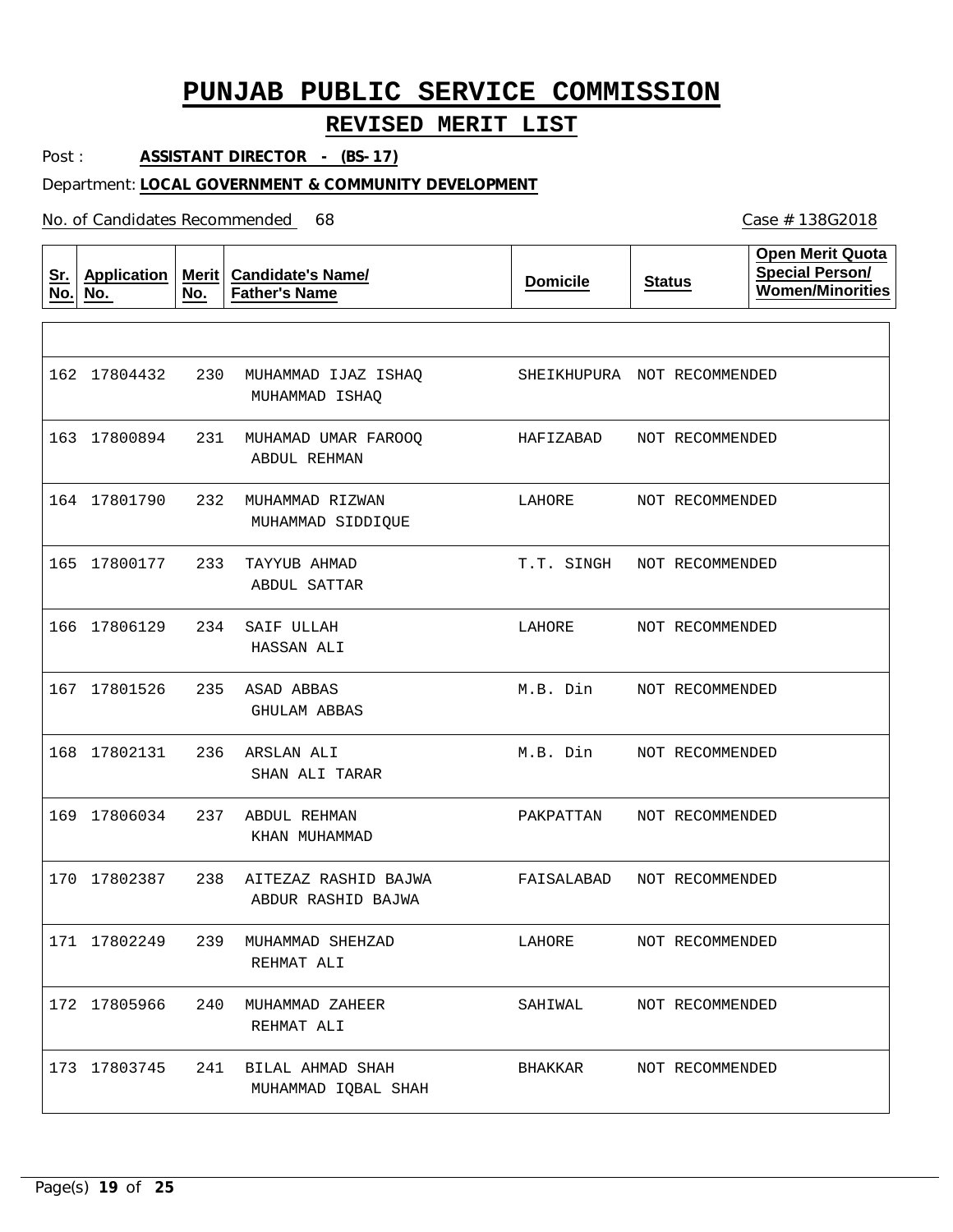## **REVISED MERIT LIST**

Post : **ASSISTANT DIRECTOR - (BS-17)**

#### Department: **LOCAL GOVERNMENT & COMMUNITY DEVELOPMENT**

#### No. of Candidates Recommended

| <u>Sr.</u><br>No. | <b>Application</b><br>No. | No. | Merit   Candidate's Name/<br><b>Father's Name</b> | <b>Domicile</b> | <b>Status</b>               | <b>Open Merit Quota</b><br><b>Special Person/</b><br>Women/Minorities |
|-------------------|---------------------------|-----|---------------------------------------------------|-----------------|-----------------------------|-----------------------------------------------------------------------|
|                   |                           |     |                                                   |                 |                             |                                                                       |
|                   | 174 17804720              | 242 | MAZHAR ABBAS<br>ALLAH BUKSH                       | CHINIOT         | NOT RECOMMENDED             |                                                                       |
|                   | 175 17802063              | 243 | WASEEM ASGHAR<br>MUHAMMAD ASGHAR                  | KASUR           | NOT RECOMMENDED             |                                                                       |
|                   | 176 17801578              | 244 | RASHID HUSSAIN<br>SADIQ HUSSAIN                   | M. GARH         | NOT RECOMMENDED             |                                                                       |
|                   | 177 17809524              | 245 | MOEEN AHMAD<br>MUHAMMAD HUSSAIN SABIR             | RAWALPINDI      | NOT RECOMMENDED             |                                                                       |
|                   | 178 17806042              | 246 | KAMRAN ALI<br>ASGHAR ALI                          | CHINIOT         | NOT RECOMMENDED             |                                                                       |
|                   | 179 17805416              | 247 | PARVAIZ MASIH<br>ARIF MASIH                       |                 | SHEIKHUPURA NOT RECOMMENDED |                                                                       |
|                   | 180 17802367              | 248 | ZAFAR IQBAL<br>MUHAMMAD HAYAT                     | SARGODHA        | NOT RECOMMENDED             |                                                                       |
|                   | 181 17800816              | 249 | RASHID NADEEM<br>MUHAMMAD SALEEM                  | VEHARI          | NOT RECOMMENDED             |                                                                       |
|                   | 182 17806117              | 250 | ALI ZULQARNAIN<br>MIAN NIAZ AHMAD                 | PAKPATTAN       | NOT RECOMMENDED             |                                                                       |
|                   | 183 17800363              |     | 251 IMRAN KHALID<br>MUHAMMAD KHALID               | MULTAN          | NOT RECOMMENDED             |                                                                       |
|                   | 184 17803929              | 252 | MUHAMMAD SHABRAIZ KHAN<br>MUHAMMAD KHAN           | HAFIZABAD       | NOT RECOMMENDED             |                                                                       |
|                   | 185 17804259              |     | 253 HAMID NAWAZ CHEEMA<br>ISLAH UD DIN            | GUJRANWALA      | NOT RECOMMENDED             |                                                                       |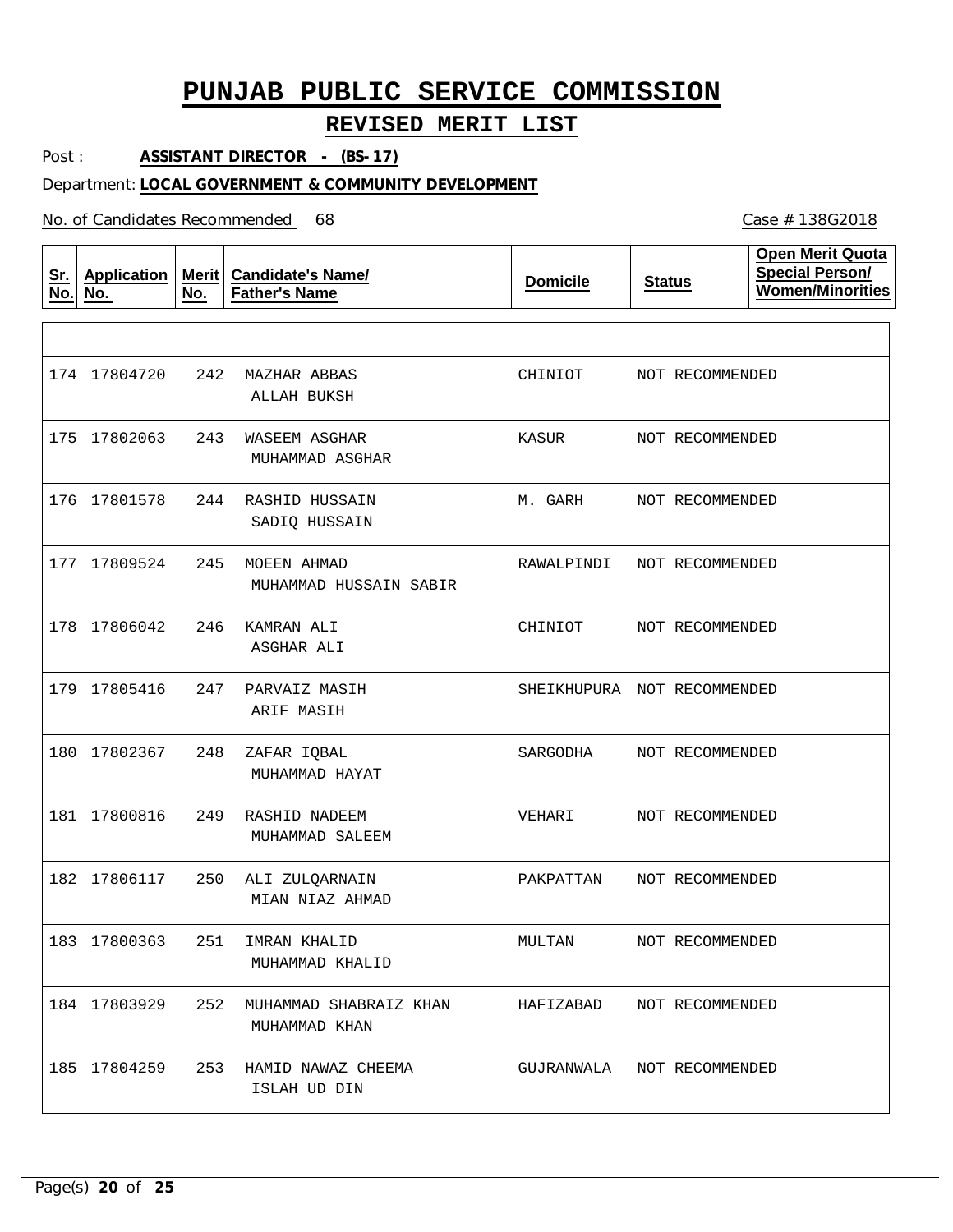## **REVISED MERIT LIST**

Post : **ASSISTANT DIRECTOR - (BS-17)**

#### Department: **LOCAL GOVERNMENT & COMMUNITY DEVELOPMENT**

No. of Candidates Recommended

| <u>Sr.</u><br>No. | <b>Application</b><br>No. | Merit<br>No. | <b>Candidate's Name/</b><br><b>Father's Name</b> | <b>Domicile</b>         | <b>Status</b>   | <b>Open Merit Quota</b><br><b>Special Person/</b><br><b>Women/Minorities</b> |
|-------------------|---------------------------|--------------|--------------------------------------------------|-------------------------|-----------------|------------------------------------------------------------------------------|
|                   |                           |              |                                                  |                         |                 |                                                                              |
|                   | 186 17800235              | 254          | MUHAMMAD BABAR<br>MUHAMMAD AKRAM                 | BAHAWAL<br><b>NAGAR</b> | NOT RECOMMENDED |                                                                              |
|                   | 187 17807775              | 255          | NOMAN AHMAD<br>NADEEM AHMAD                      | SARGODHA                | NOT RECOMMENDED |                                                                              |
|                   | 188 17800181              | 256          | BABAR ALI<br>MUHAMMAD ANWAR                      | VEHARI                  | NOT RECOMMENDED |                                                                              |
|                   | 189 17806389              | 257          | MANSAB ALI<br>SULTAN AHMAD                       | KHUSHAB                 | NOT RECOMMENDED |                                                                              |
| 190               | 17808187                  | 258          | HASSAN NAWAZ<br>MUHAMMAD NAWAZ                   | HAFIZABAD               | NOT RECOMMENDED |                                                                              |
|                   | 191 17802680              | 259          | ALI RAZA<br>MUHAMMAD IQBAL                       | BHAKKAR                 | NOT RECOMMENDED |                                                                              |
|                   | 192 17800646              | 260          | MUHAMMAD SARFRAZ<br>ABDUL MAJEED                 | R.Y. KHAN               | NOT RECOMMENDED |                                                                              |
|                   | 193 17800391              | 261          | MUAMMAD RIAZ<br>MUHAMMAD YASIN                   | BAHAWAL<br>NAGAR        | NOT RECOMMENDED |                                                                              |
|                   | 194 17806811              | 262          | MUHAMMAD IQBAL<br>ZULAFQAR ALI                   | M.B. Din                | NOT RECOMMENDED |                                                                              |
|                   | 195 17803702              | 263          | ARSLAN AHMAD<br>LIAQAT ALI                       | OKARA                   | NOT RECOMMENDED |                                                                              |
|                   | 196 17807673              | 264          | ABID ILYAS<br>MUHAMMAD ILYAS                     | KASUR                   | NOT RECOMMENDED |                                                                              |
|                   | 197 17806878              | 265          | INTSAR AHMED<br>SULTAN AHMED                     | HAFIZABAD               | NOT RECOMMENDED |                                                                              |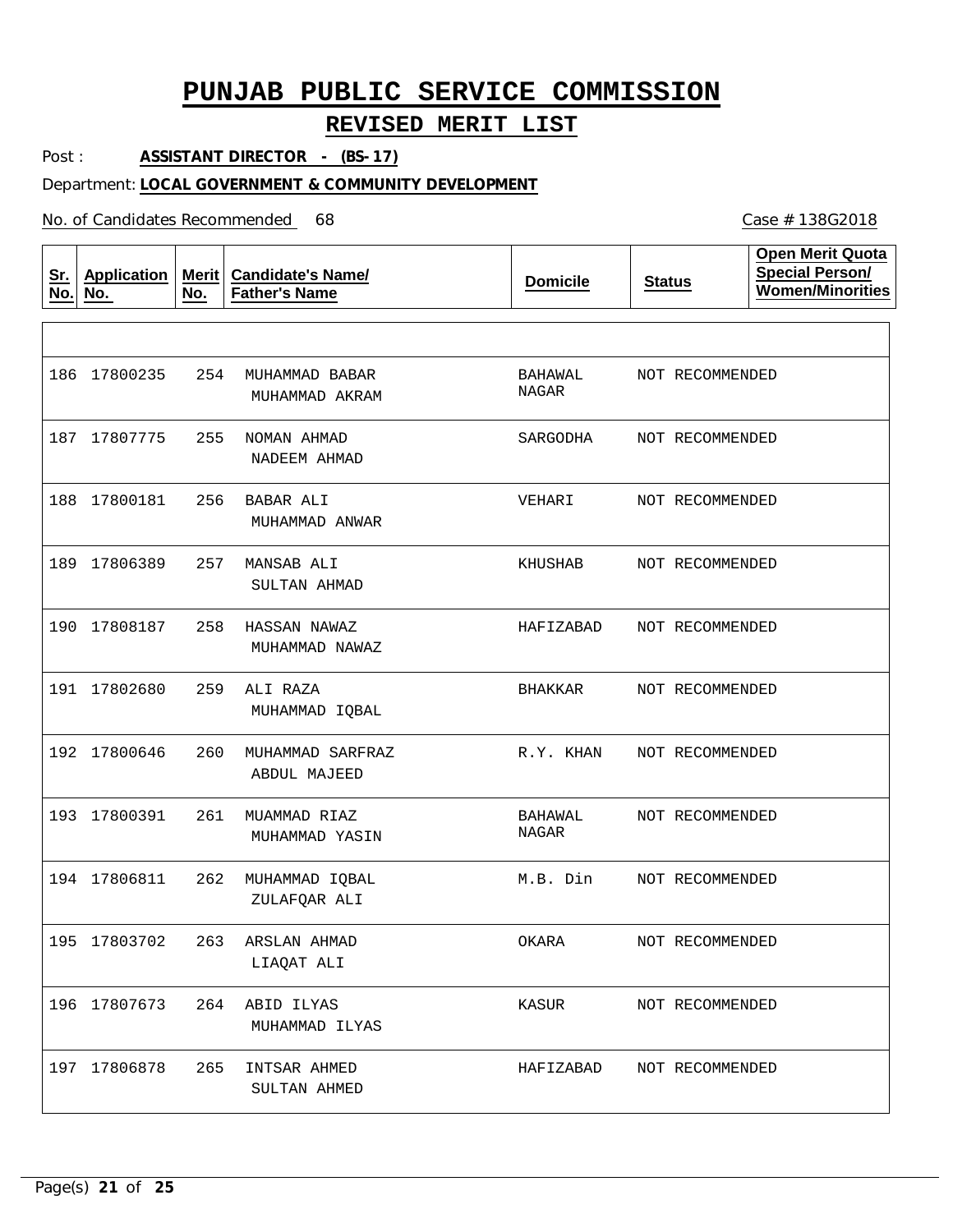## **REVISED MERIT LIST**

Post : **ASSISTANT DIRECTOR - (BS-17)**

### Department: **LOCAL GOVERNMENT & COMMUNITY DEVELOPMENT**

No. of Candidates Recommended

| <u>Sr.</u><br>No. | <b>Application</b><br>No. | Merit<br>No. | <b>Candidate's Name/</b><br><b>Father's Name</b> | <b>Domicile</b>  | <b>Status</b>   | <b>Open Merit Quota</b><br><b>Special Person/</b><br><b>Women/Minorities</b> |
|-------------------|---------------------------|--------------|--------------------------------------------------|------------------|-----------------|------------------------------------------------------------------------------|
|                   |                           |              |                                                  |                  |                 |                                                                              |
|                   | 198 17806115              | 266          | IMTIAZ ALI<br>MUHAMMAD SALEEM                    | SIALKOT          | NOT RECOMMENDED |                                                                              |
|                   | 199 17800565              | 267          | ABDUL QUDOOS KHAN<br>MUZAFFAR KHAN               | MIANWALI         | NOT RECOMMENDED |                                                                              |
| 200               | 17802826                  | 268          | SHAHID HUSSAIN<br>RAHEEM BAKHSH                  | RAJANPUR         | NOT RECOMMENDED |                                                                              |
|                   | 201 17808101              | 269          | MUHAMMAD WAQAS<br>NIAZ AHMAD                     | OKARA            | NOT RECOMMENDED |                                                                              |
|                   | 202 17800763              | 270          | ASMAT ULLAH<br>MUHAMMAD AMEER                    | CHINIOT          | NOT RECOMMENDED |                                                                              |
|                   | 203 17800571              | 271          | HAFIZ EJAZ HAIDAR SHAHEEN<br>MIAN GHULAM HAIDER  | R.Y. KHAN        | NOT RECOMMENDED |                                                                              |
|                   | 204 17804506              | 272          | MUHAMMAD NAEEM GHURI<br>MUHAMMAD SALEEM GHAURI   | BHAKKAR          | NOT RECOMMENDED |                                                                              |
|                   | 205 17803757              | 273          | ABDUL BASIT<br>MUHAMMAD SATTAR                   | FAISALABAD       | NOT RECOMMENDED |                                                                              |
|                   | 206 17806260              | 274          | KAZIM ALI<br>MALIK KHAN                          | KHUSHAB          | NOT RECOMMENDED |                                                                              |
|                   | 207 17804894              | 275          | AARON CECIL<br>CECIL ERNEST                      | RAWALPINDI       | NOT RECOMMENDED |                                                                              |
|                   | 208 17802024              | 276          | NABEEL CHRISTOPHER<br>JOHN CHRISTOPHER           | LAHORE           | NOT RECOMMENDED |                                                                              |
|                   | 209 17803241              | 277          | AHMAD HASSAN<br>HAKAM ALI                        | NANKANA<br>SAHIB | NOT RECOMMENDED |                                                                              |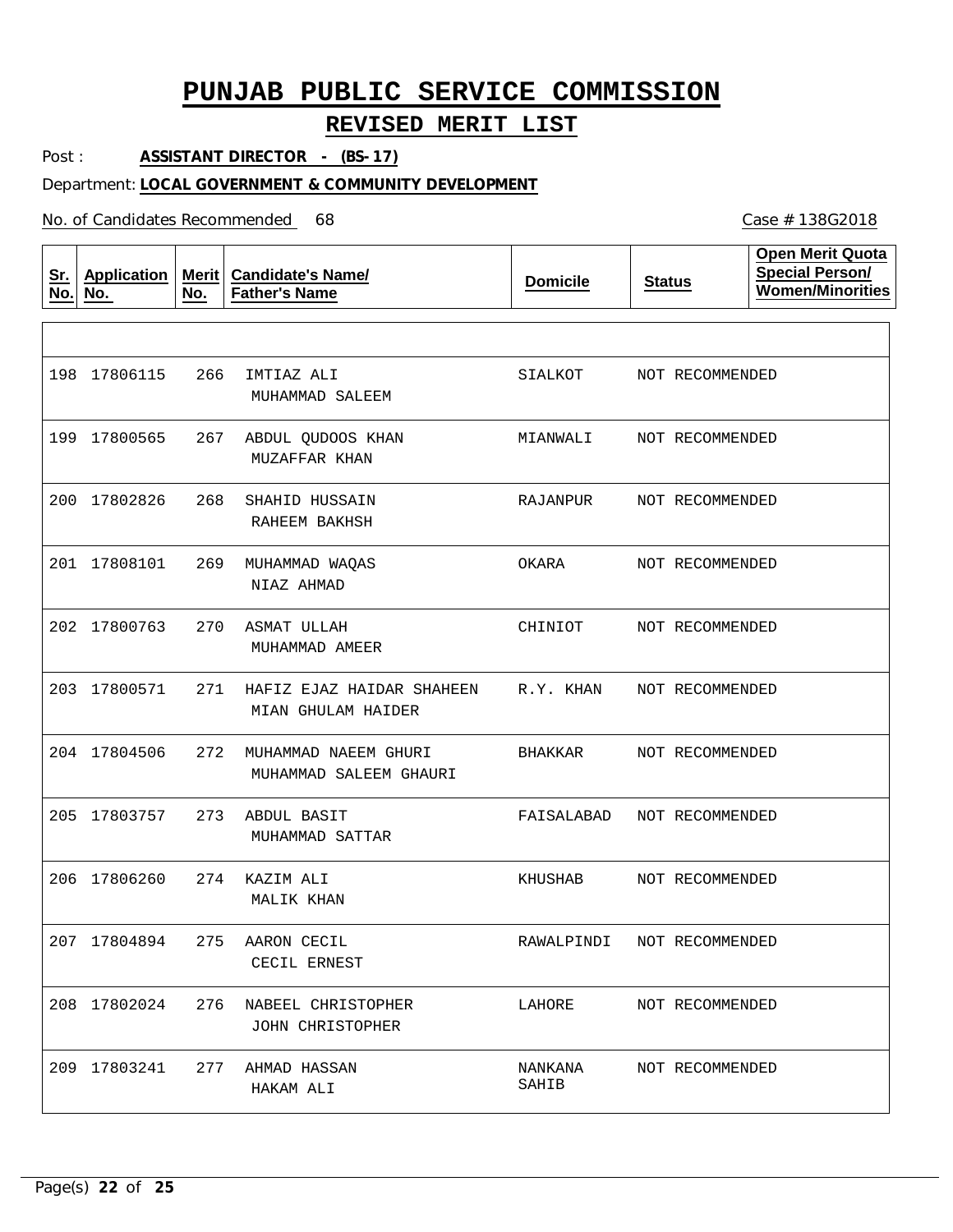## **REVISED MERIT LIST**

Post : **ASSISTANT DIRECTOR - (BS-17)**

#### Department: **LOCAL GOVERNMENT & COMMUNITY DEVELOPMENT**

No. of Candidates Recommended

| <u>Sr.</u><br>No. | <b>Application</b><br>No. | Merit<br>No. | <b>Candidate's Name/</b><br><b>Father's Name</b> | <b>Domicile</b> | <b>Status</b>   | <b>Open Merit Quota</b><br><b>Special Person/</b><br><b>Women/Minorities</b> |
|-------------------|---------------------------|--------------|--------------------------------------------------|-----------------|-----------------|------------------------------------------------------------------------------|
|                   |                           |              |                                                  |                 |                 |                                                                              |
| 210               | 17800226                  | 278          | ATIF MASIH<br>NIAMAT MASIH                       | RAWALPINDI      | NOT RECOMMENDED |                                                                              |
|                   | 211 17800313              | 279          | WAQAR MEHMOOD<br>FAZAL MEHMOOD KHAN              | R.Y. KHAN       | NOT RECOMMENDED |                                                                              |
|                   | 212 17803629              | 280          | ABDUL JUNAID<br>ABDUL RAZAQ                      | HAFIZABAD       | NOT RECOMMENDED |                                                                              |
|                   | 213 17805279              | 281          | FAISAL SHEHZAD<br>MUHAMMAD ALI                   | KHANEWAL        | NOT RECOMMENDED |                                                                              |
|                   | 214 17805290              | 282          | MUHAMMAD WASEEM RASHEED<br>RASHEED ALI           | LAHORE          | NOT RECOMMENDED |                                                                              |
| 215               | 17806213                  | 283          | MUHAMMMAD ASGHAR<br>MUHAMMAD RAMZAN              | T.T. SINGH      | NOT RECOMMENDED |                                                                              |
| 216               | 17801086                  | 284          | <b>KAMRAN</b><br>MATLOOB ALI                     | GUJRANWALA      | NOT RECOMMENDED |                                                                              |
|                   | 217 17805895              | 285          | SHAHID MAHMOOD<br>MUTTALI KHAN                   | GUJRAT          | NOT RECOMMENDED |                                                                              |
| 218               | 17804558                  | 286          | SAJID MASIH<br><b>JAMIS MASIH</b>                | SIALKOT         | NOT RECOMMENDED |                                                                              |

|   | Following Candidate(s) Could Not Qualify the Interview |                                                |                |      |  |  |  |
|---|--------------------------------------------------------|------------------------------------------------|----------------|------|--|--|--|
|   | 17800268                                               | BABAR JAVAID<br>JAVAID MALIK                   | MULTAN         | FAIL |  |  |  |
| 2 | 17800293                                               | MAZHAR ALI SHAH<br>NAZAR HUSSAIN SHAH          | D.G. KHAN      | FAIL |  |  |  |
|   | 17800296                                               | NADEEM ABBAS SHAH<br>SAYYED ABDUL HUSSAIN SHAH | <b>BHAKKAR</b> | FAIL |  |  |  |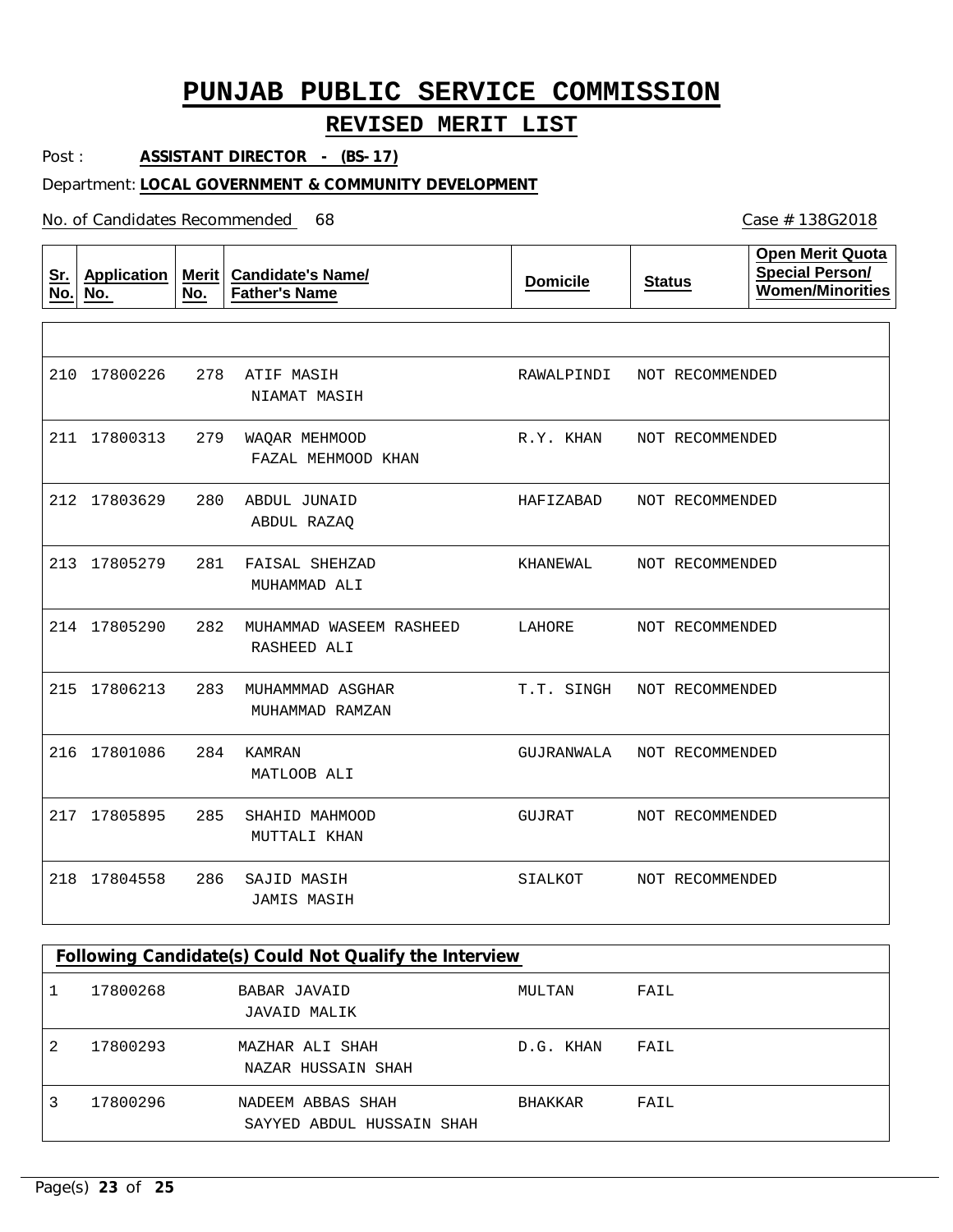### **REVISED MERIT LIST**

Post : **ASSISTANT DIRECTOR - (BS-17)**

#### Department: **LOCAL GOVERNMENT & COMMUNITY DEVELOPMENT**

No. of Candidates Recommended

**Sr. No. Application No. Merit No. Candidate's Name/ Father's Name Domicile Status Open Merit Quota Special Person/ Women/Minorities** MUHAMMAD IHSAN ULLAH RAFIQ MUHAMMAD SALEEM NAWAB AZHAR ABBAS NADEEM ABBAS BILAL KHALID AAMIR HAYAT MUHAMMAD IQBAL TAUQEER ABBAS ASHFAQ AHMAD NISAR AHMED TAHIR MUHAMMAD SOHAIL ABDUL KHALIQ WASEEM ABBAS MUHAMMAD AMIR SHAHZAD MUHAMMAD GULZAR AHMAD RAFIQ NAWAB ALI AHMAD KHAN SHAMMAS UD DIN MALIK KHALID ZAHOR KHIZAR HAYAT LIAQAT ALI GHULAM SHABBIR KHAN MUHAMMAD BASHIR AHMAD MUHAMMAD BASHIR MANZOOR HUSSAIN ZULFIQAR HUSSAIN RIAZ AHMAD MUNAWAR 4 5 6 7 8 9 10 17804283 11 12 17804988 13 17805056 14 17806586 15 16 17808571 17 17809217 17800622 17800949 17801043 17801475 17802176 17802239 17804643 17808269 LAHORE KASUR HAFIZABAD BHAKKAR FAISALABAD VEHARI LAHORE CHINIOT OKARA RAJANPUR SARGODHA LAHORE LAYYAH CHINIOT FAIL FAIL FAIL FAIL FAIL FAIL FAIL FAIL FAIL FAIL FAIL FAIL FAIL FAIL